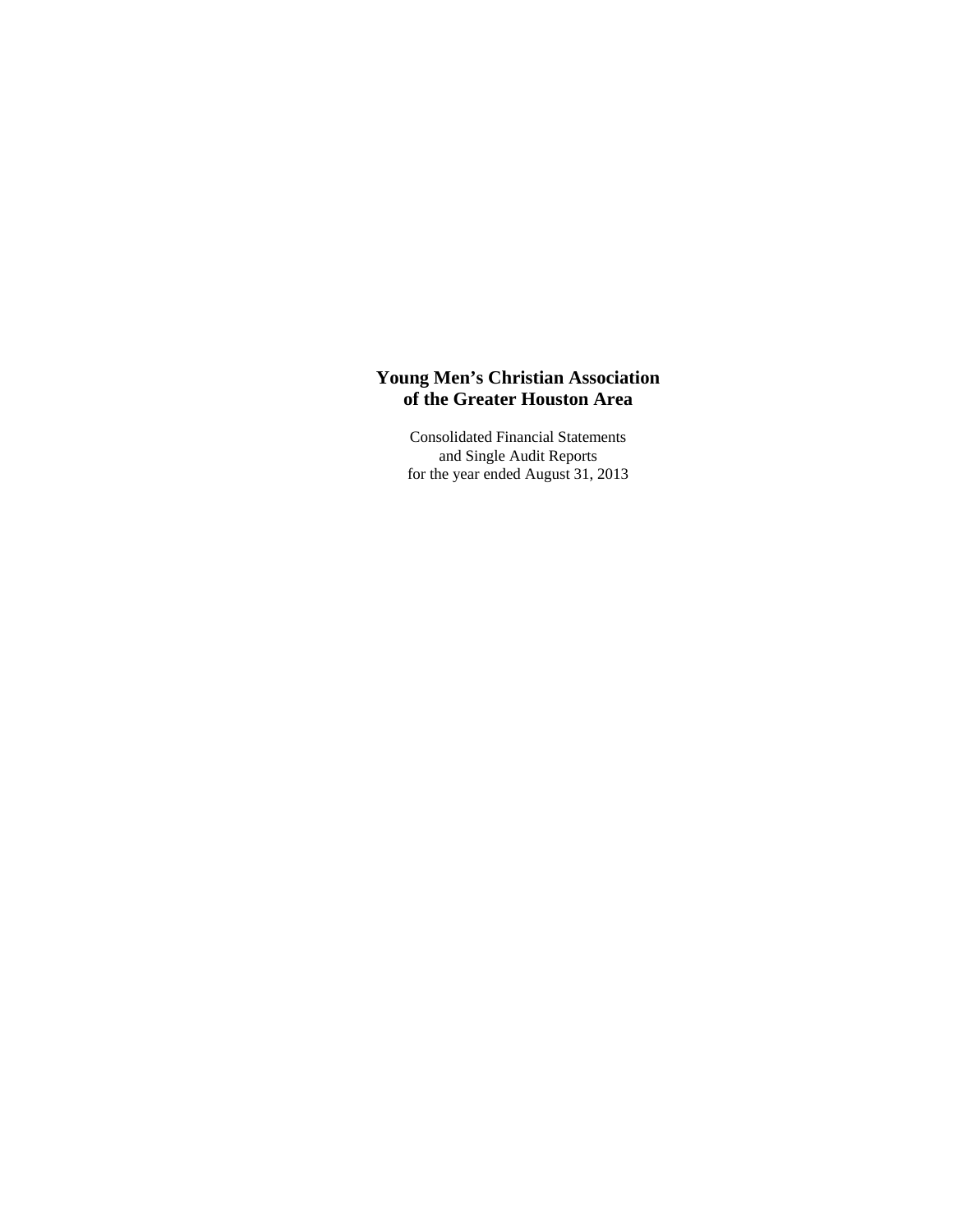

#### **Independent Auditors' Report**

To the Board of Directors of Young Men's Christian Association of the Greater Houston Area:

#### **Report on the Financial Statements**

We have audited the accompanying financial statements of Young Men's Christian Association of the Greater Houston Area (YMCA) and its affiliate, YMCA of the Greater Houston Area Endowment Foundation (collectively the Association), which comprise the consolidated statements of financial position as of August 31, 2013 and 2012 and the related consolidated statements of activities, of functional expenses, and of cash flows for the years then ended, and the related notes to the financial statements.

#### *Management's Responsibility for the Financial Statements*

Management is responsible for the preparation and fair presentation of these financial statements in accordance with accounting principles generally accepted in the United States of America; this includes the design, implementation, and maintenance of internal control relevant to the preparation and fair presentation of financial statements that are free from material misstatement, whether due to fraud or error.

#### *Auditors' Responsibility*

Our responsibility is to express an opinion on these financial statements based on our audits. We conducted our audits in accordance with auditing standards generally accepted in the United States of America and the standards applicable to financial audits contained in *Government Auditing Standards,* issued by the Comptroller General of the United States. Those standards require that we plan and perform our audits to obtain reasonable assurance about whether the financial statements are free from material misstatement.

An audit involves performing procedures to obtain audit evidence about the amounts and disclosures in the financial statements. The procedures selected depend on the auditors' judgment, including the assessment of the risks of material misstatement of the financial statements, whether due to fraud or error. In making those risk assessments, the auditor considers internal control relevant to the entity's preparation and fair presentation of the financial statements in order to design audit procedures that are appropriate in the circumstances, but not for the purpose of expressing an opinion on the effectiveness of the entity's internal control. Accordingly, we express no such opinion. An audit also includes evaluating the appropriateness of accounting policies used and the reasonableness of significant accounting estimates made by management, as well as evaluating the overall presentation of the financial statements.

We believe that the audit evidence we have obtained is sufficient and appropriate to provide a basis for our audit opinion.

#### *Opinion*

In our opinion, the financial statements referred to above present fairly, in all material respects, the consolidated financial position of the Association as of August 31, 2013 and 2012 and the changes in their net assets and their cash flows for the years then ended in accordance with accounting principles generally accepted in the United States of America.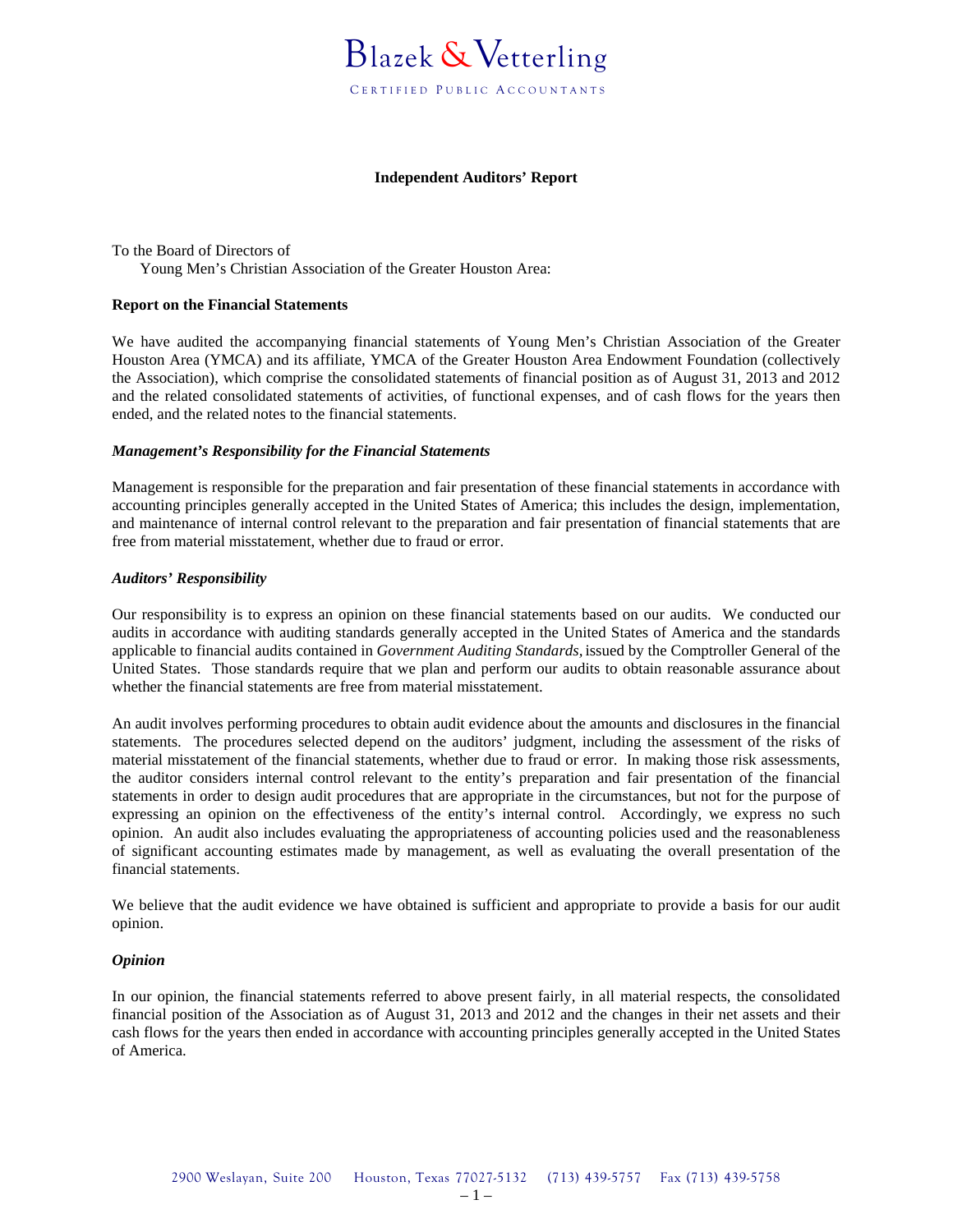#### *Supplementary Information*

Our audit was conducted for the purpose of forming an opinion on the consolidated financial statements as a whole. Supplementary information included in the schedule of expenditures of federal awards for the year ended August 31, 2013 as required by Office of Management and Budget Circular A-133*, Audits of States, Local Governments, and Non-Profit Organizations*, is presented for purposes of additional analysis and is not a required part of the consolidated financial statements. Such information is the responsibility of management and was derived from and relates directly to the underlying accounting and other records used to prepare the financial statements. The information has been subjected to the auditing procedures applied in the audit of the financial statements and certain additional procedures, including comparing and reconciling such information directly to the underlying accounting and other records used to prepare the financial statements or to the financial statements themselves, and other additional procedures in accordance with auditing standards generally accepted in the United States of America. In our opinion, the information is fairly stated, in all material respects, in relation to the consolidated financial statements as a whole.

### **Report Required by Government Auditing Standards**

In accordance with *Government Auditing Standards*, we have also issued our report dated December 10, 2013 on our consideration of the Association's internal control over financial reporting and on our tests of its compliance with certain provisions of laws, regulations, contracts, and grant agreements and other matters. The purpose of that report is to describe the scope of our testing of internal control over financial reporting and compliance and the results of that testing, and not to provide an opinion on internal control over financial reporting or on compliance. That report is an integral part of an audit performed in accordance with *Government Auditing Standards* in considering the Association's internal control over financial reporting and compliance.

Blazek & Vetterling

December 10, 2013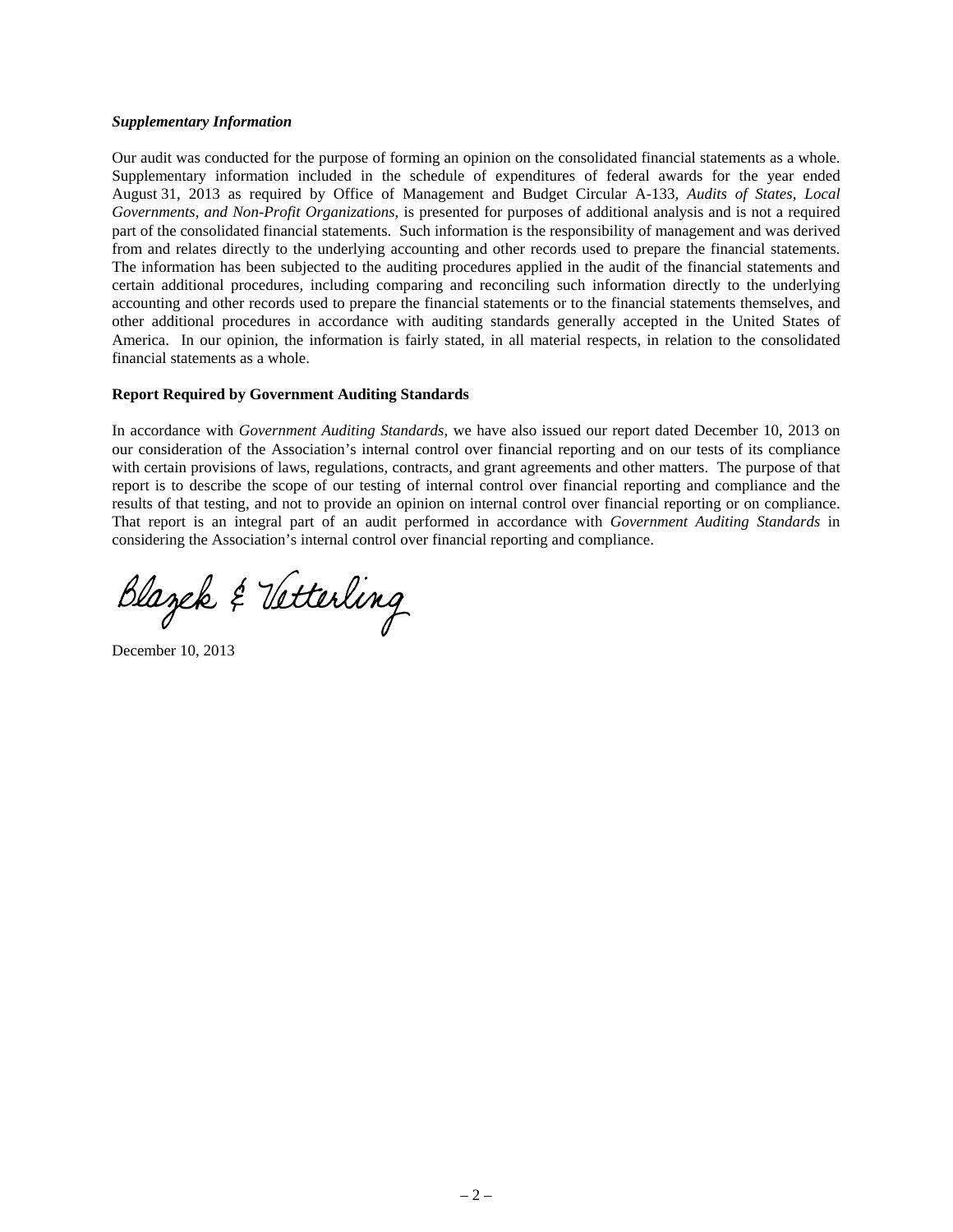Consolidated Statements of Financial Position as of August 31, 2013 and 2012

|                                                                       | 2013            | 2012             |
|-----------------------------------------------------------------------|-----------------|------------------|
| <b>ASSETS</b>                                                         |                 |                  |
| Cash and cash equivalents (Notes 2 and 5)                             | \$<br>2,855,883 | 18,596,495<br>\$ |
| Accounts receivable                                                   | 1,104,866       | 823,294          |
| United Way allocation receivable                                      | 883,880         | 881,434          |
| Prepaid expenses and other assets                                     | 883,934         | 935,194          |
| Operating pledges receivable, net (Note 3)                            | 665,887         |                  |
| Property held for resale                                              | 6,881,518       | 3,062,128        |
| Bond issuance costs                                                   | 3,272,044       | 2,093,495        |
| Investments (Notes 4 and 5)                                           | 56,160,053      | 78,444,033       |
| Bond proceeds held in trust (Notes 5 and 9)                           | 5,670,222       | 10,007,674       |
| Pledges receivable restricted for building construction, net (Note 3) | 5,109,077       | 7,743,676        |
| Derivative agreements (Notes 5 and 8)                                 | 175,347         |                  |
| Property and equipment, net (Note 6)                                  | 239,676,652     | 246,010,985      |
| <b>TOTAL ASSETS</b>                                                   | \$323,339,363   | \$368,598,408    |
| <b>LIABILITIES AND NET ASSETS</b>                                     |                 |                  |
| Liabilities:                                                          |                 |                  |
| Accounts payable                                                      | \$<br>2,530,182 | \$<br>2,797,187  |
| Construction payable                                                  | 495,931         | 954,764          |
| Accrued expenses                                                      | 2,310,095       | 2,304,793        |
| Bond interest and fees payable                                        | 163,508         | 738,549          |
| Funds held for others                                                 | 36,280          | 113,029          |
| Deferred revenue                                                      | 3,413,119       | 3,599,338        |
| Split-interest agreement liabilities (Note 7)                         | 463,259         | 308,708          |
| Bonds payable (Note 9)                                                | 154,568,372     | 196,365,000      |
| <b>Total liabilities</b>                                              | 163,980,746     | 207,181,368      |
| Net assets (Note 11):                                                 |                 |                  |
| Unrestricted                                                          | 154,003,278     | 148,724,422      |
| Temporarily restricted (Note 10)                                      | 3,957,152       | 11,316,686       |
| Permanently restricted                                                | 1,398,187       | 1,375,932        |
| Total net assets                                                      | 159,358,617     | 161,417,040      |
| TOTAL LIABILITIES AND NET ASSETS                                      | \$323,339,363   | \$368,598,408    |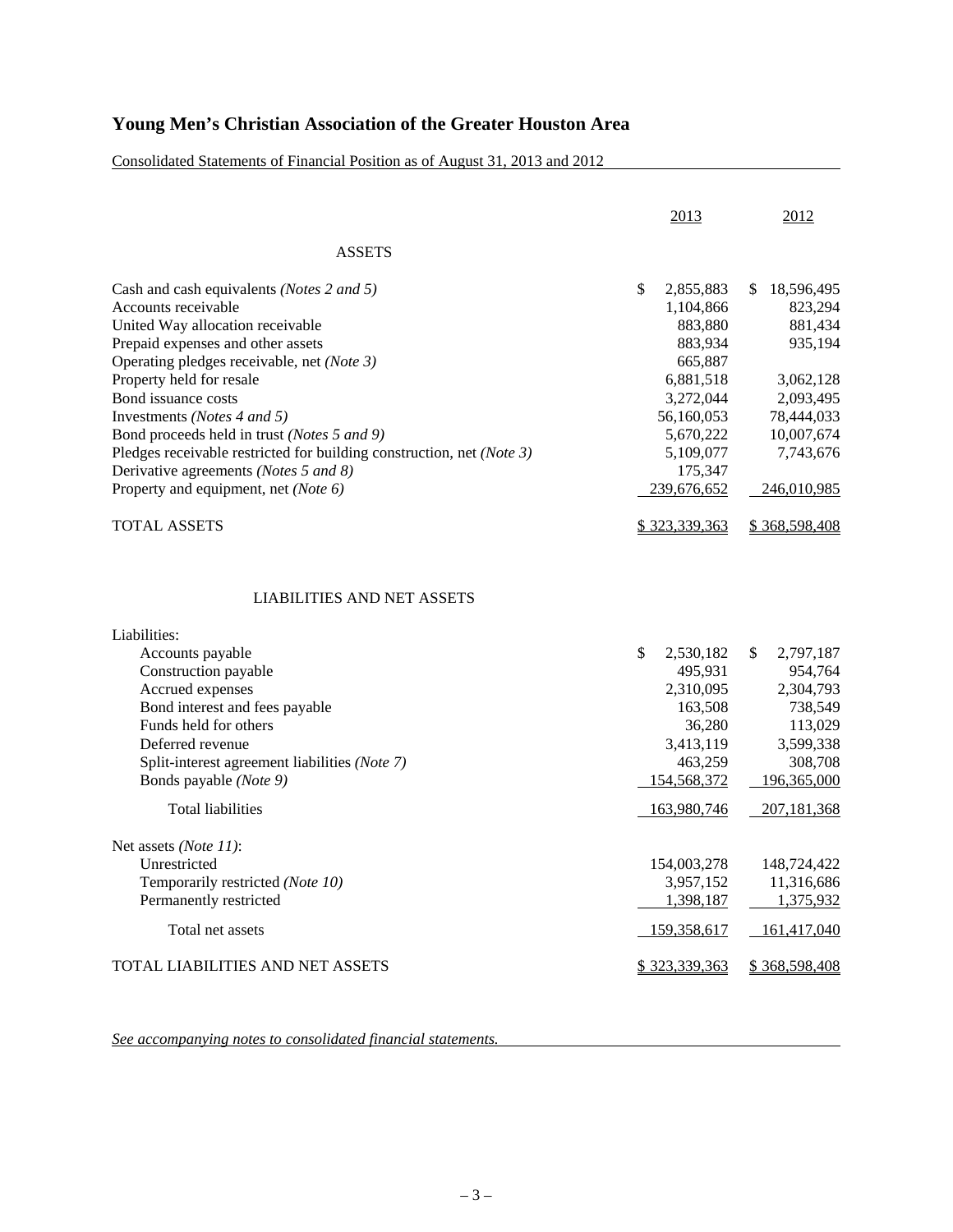Consolidated Statement of Activities for the year ended August 31, 2013

|                                                                                                                                                                                                      | UNRESTRICTED                                                                                   | <b>TEMPORARILY</b><br><b>RESTRICTED</b>     | <b>PERMANENTLY</b><br><b>RESTRICTED</b> | <b>TOTAL</b>                                                                                    |
|------------------------------------------------------------------------------------------------------------------------------------------------------------------------------------------------------|------------------------------------------------------------------------------------------------|---------------------------------------------|-----------------------------------------|-------------------------------------------------------------------------------------------------|
| <b>OPERATING REVENUE:</b>                                                                                                                                                                            |                                                                                                |                                             |                                         |                                                                                                 |
| Membership dues and fees<br>Program fees and residency income<br>Government grants and contracts (Note 13)<br>Contributions<br>United Way allocation<br>Other grants and contracts<br>Special events | 56,458,588<br>S<br>34,709,093<br>6,759,604<br>5,532,157<br>2,854,399<br>1,759,356<br>1,286,279 | \$<br>3,774,374                             | \$<br>22,255                            | 56,458,588<br>S.<br>34,709,093<br>6,759,604<br>9,328,786<br>2,854,399<br>1,759,356<br>1,286,279 |
| Direct donor benefit costs<br>Investment return, net (Note 4)<br>Loss on sale of property<br>Other income                                                                                            | (601, 300)<br>(600, 370)<br>(1,577,306)<br>571,484                                             | 169,008                                     |                                         | (601, 300)<br>(431, 362)<br>(1,577,306)<br>571,484                                              |
| Total revenue                                                                                                                                                                                        | 107,151,984                                                                                    | 3,943,382                                   | 22,255                                  | 111,117,621                                                                                     |
| Net assets released from restrictions:<br>Expenditure for program purposes<br>Capital expenditures<br>Total                                                                                          | 877,243<br>10,425,673<br>118,454,900                                                           | (877, 243)<br>(10, 425, 673)<br>(7,359,534) | 22,255                                  | 111,117,621                                                                                     |
| <b>OPERATING EXPENSES:</b>                                                                                                                                                                           |                                                                                                |                                             |                                         |                                                                                                 |
| Program services<br>Management and general<br>Fundraising<br>Total expenses                                                                                                                          | 97,659,804<br>13,302,331<br>1,389,256<br>112,351,391                                           |                                             |                                         | 97,659,804<br>13,302,331<br>1,389,256<br>112,351,391                                            |
| Changes in net assets from operating activities                                                                                                                                                      | 6,103,509                                                                                      | (7, 359, 534)                               | 22,255                                  | (1,233,770)                                                                                     |
| Return of donor contribution (Note 14)                                                                                                                                                               | (1,000,000)                                                                                    |                                             |                                         | (1,000,000)                                                                                     |
| Change in value of derivative<br>agreements (Note 8)                                                                                                                                                 | 175,347                                                                                        |                                             |                                         | 175,347                                                                                         |
| <b>CHANGES IN NET ASSETS</b>                                                                                                                                                                         | 5,278,856                                                                                      | (7, 359, 534)                               | 22,255                                  | (2,058,423)                                                                                     |
| Net assets, beginning of year                                                                                                                                                                        | 148,724,422                                                                                    | 11,316,686                                  | 1,375,932                               | 161,417,040                                                                                     |
| Net assets, end of year                                                                                                                                                                              | \$154,003,278                                                                                  | 3,957,152<br>S                              | 1,398,187<br>S                          | \$159,358,617                                                                                   |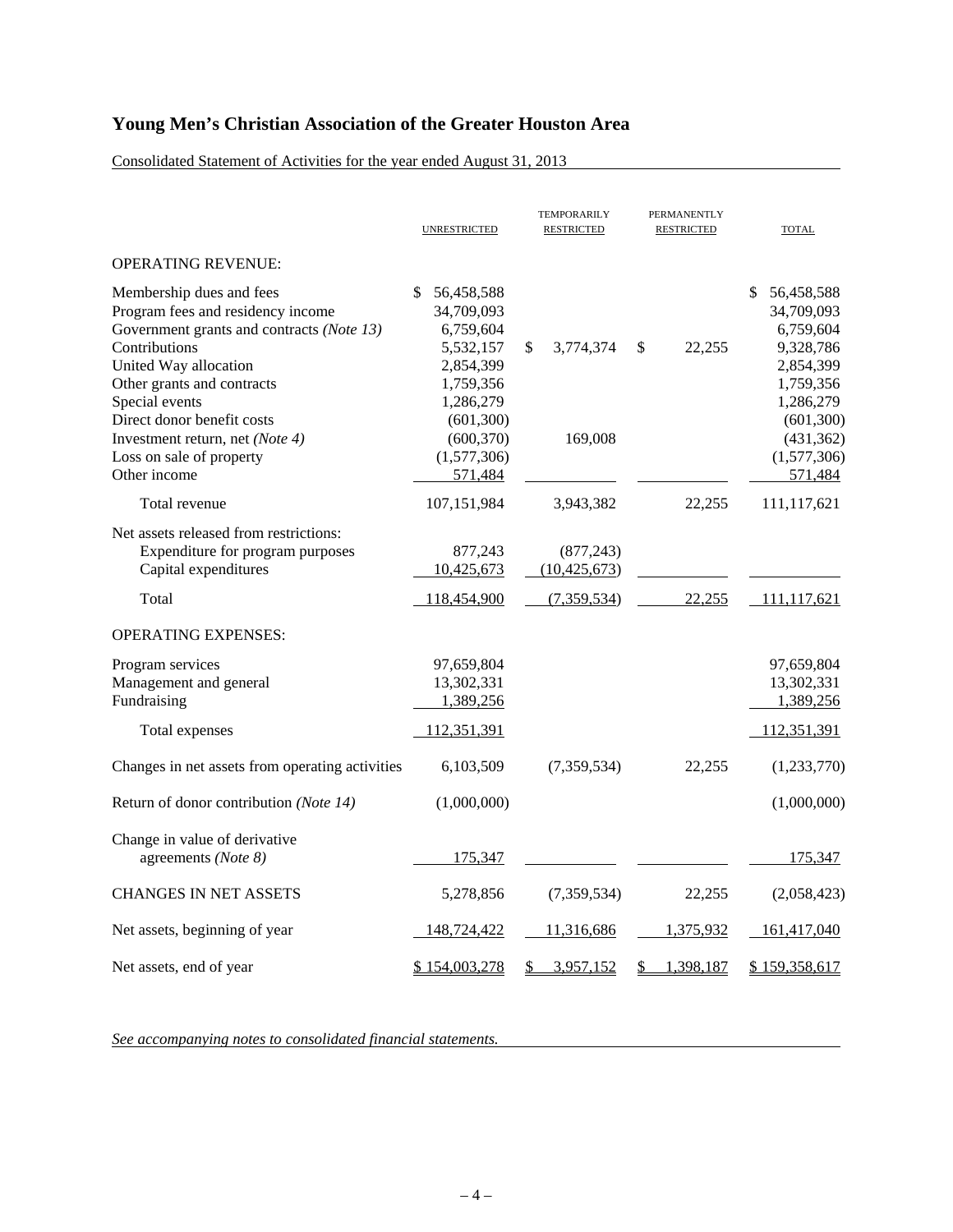Consolidated Statement of Activities for the year ended August 31, 2012

|                                                                                                                                                                                    | <b>UNRESTRICTED</b>                                                                          | <b>TEMPORARILY</b><br><b>RESTRICTED</b> | PERMANENTLY<br><b>RESTRICTED</b> | <b>TOTAL</b>                                                                        |
|------------------------------------------------------------------------------------------------------------------------------------------------------------------------------------|----------------------------------------------------------------------------------------------|-----------------------------------------|----------------------------------|-------------------------------------------------------------------------------------|
| <b>OPERATING REVENUE:</b>                                                                                                                                                          |                                                                                              |                                         |                                  |                                                                                     |
| Membership dues and fees<br>Program fees and residency income<br>Government grants and contracts (Note 13)<br>Contributions<br>United Way allocation<br>Other grants and contracts | $\mathbb{S}$<br>54,242,033<br>32,762,505<br>6,020,203<br>4,550,437<br>2,812,745<br>2,092,922 | \$<br>6,574,340                         | \$<br>14,825                     | 54,242,033<br>\$<br>32,762,505<br>6,020,203<br>11,139,602<br>2,812,745<br>2,092,922 |
| Special events<br>Direct donor benefit costs<br>Investment return, net (Note 4)<br>Gain on sale of property<br>Other income                                                        | 849,945<br>(361, 847)<br>4,749,843<br>17,558,377<br>559,154                                  | 50,207                                  |                                  | 849,945<br>(361, 847)<br>4,800,050<br>17,558,377<br>559,154                         |
| Total revenue                                                                                                                                                                      | 125,836,317                                                                                  | 6,624,547                               | 14,825                           | 132,475,689                                                                         |
| Net assets released from restrictions:<br>Expenditure for program purposes<br>Donor redesignation                                                                                  | 658,668<br>119,839                                                                           | (658, 668)                              | (119, 839)                       |                                                                                     |
| Total                                                                                                                                                                              | 126,614,824                                                                                  | 5,965,879                               | (105, 014)                       | 132,475,689                                                                         |
| <b>OPERATING EXPENSES:</b>                                                                                                                                                         |                                                                                              |                                         |                                  |                                                                                     |
| Program services<br>Management and general<br>Fundraising                                                                                                                          | 91,802,672<br>13,684,043<br>1,350,022                                                        |                                         |                                  | 91,802,672<br>13,684,043<br>1,350,022                                               |
| Total expenses                                                                                                                                                                     | 106,836,737                                                                                  |                                         |                                  | 106,836,737                                                                         |
| <b>CHANGES IN NET ASSETS</b>                                                                                                                                                       | 19,778,087                                                                                   | 5,965,879                               | (105, 014)                       | 25,638,952                                                                          |
| Net assets, beginning of year                                                                                                                                                      | 128,946,335                                                                                  | 5,350,807                               | 1,480,946                        | 135,778,088                                                                         |
| Net assets, end of year                                                                                                                                                            | \$148,724,422                                                                                | 11,316,686                              | 1,375,932<br>\$                  | \$161,417,040                                                                       |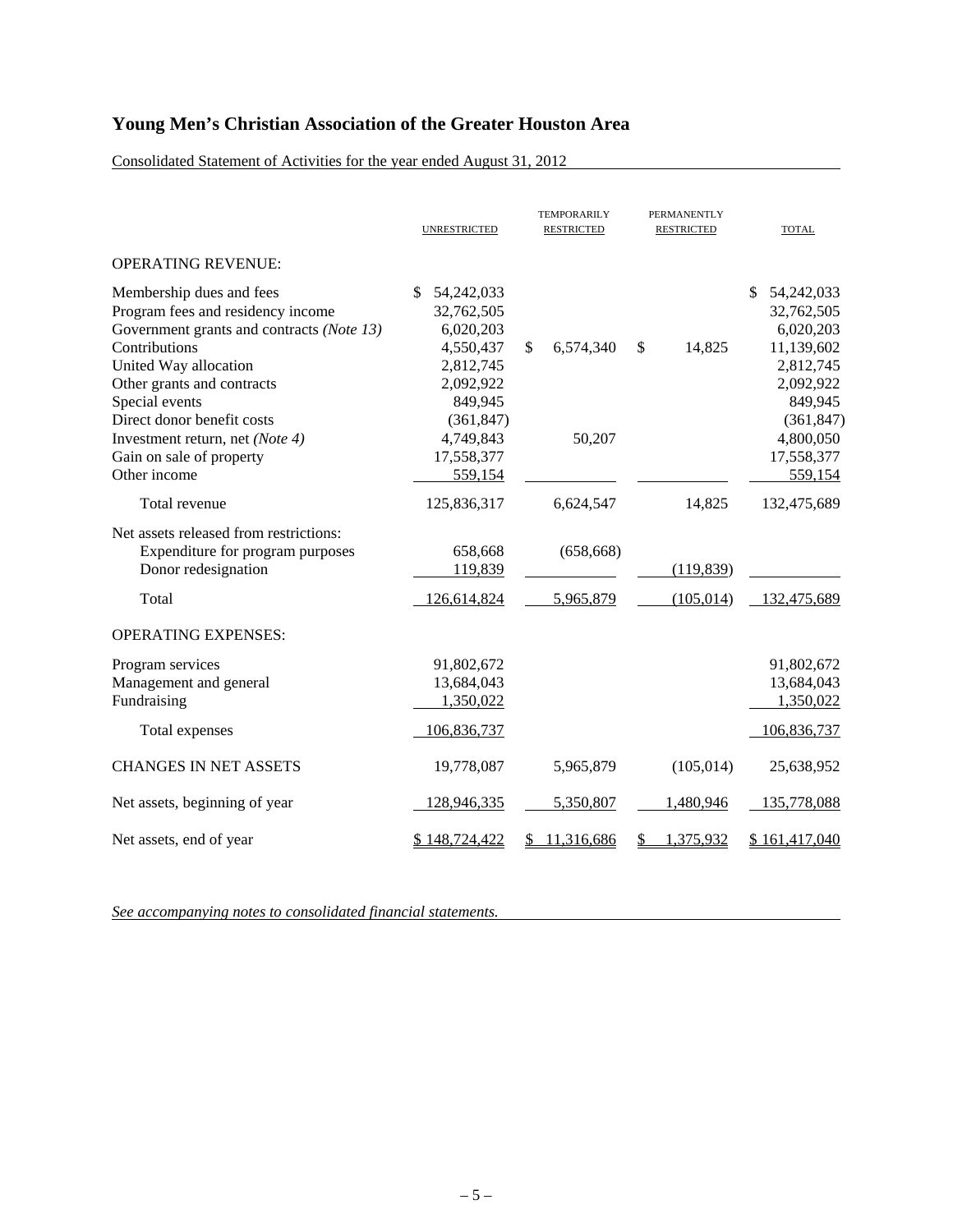|                                             | <b>PROGRAM</b>    | <b>MANAGEMENT</b> |                    |                      |
|---------------------------------------------|-------------------|-------------------|--------------------|----------------------|
|                                             | <b>SERVICES</b>   | AND GENERAL       | <b>FUNDRAISING</b> | <b>TOTAL</b>         |
| Salaries, related taxes, and benefits       | 53,443,701<br>\$. | \$<br>6,588,732   | \$<br>1,115,400    | 61, 147, 833<br>\$.  |
| Occupancy                                   | 13,341,476        | 355,080           | 71,186             | 13,767,742           |
| Depreciation                                | 8,691,777         | 819,619           | 19,061             | 9,530,457            |
| <b>Supplies</b>                             | 6,178,076         | 167,893           | 45,521             | 6,391,490            |
| Professional fees and contract services     | 3,004,307         | 1,850,955         | 82,788             | 4,938,050            |
| Interest expense and other bond costs       | 3,426,433         | 322,400           |                    | 3,748,833            |
| Specific assistance to individuals          | 2,267,790         |                   |                    | 2,267,790            |
| Printing, publication, and promotion        | 824,328           | 1,261,947         | 2,170              | 2,088,445            |
| Travel and transportation                   | 1,578,557         | 190,382           | 29,792             | 1,798,731            |
| Communications                              | 814,534           | 870,857           | 12,271             | 1,697,662            |
| Allocations to service providers            | 1,464,877         |                   |                    | 1,464,877            |
| Equipment rental and maintenance            | 1,196,775         | 69,393            |                    | 1,266,168            |
| Camping activity costs                      | 734,235           |                   |                    | 734,235              |
| Professional development and staff training | 407,703           | 49,935            | 1,791              | 459,429              |
| Membership dues                             | 81,575            | 338,255           | 5,834              | 425,664              |
| Conferences, conventions, and meetings      | 109,772           | 149,756           | 1,306              | 260,834              |
| Postage and shipping                        | 58,435            | 70,795            | 1,940              | 131,170              |
| Other                                       | 35,453            | 196,332           | 196                | 231,981              |
| Total expenses                              | 97,659,804        | 13,302,331<br>\$  | 1,389,256          | <u>\$112,351,391</u> |

Consolidated Statement of Functional Expenses for the year ended August 31, 2013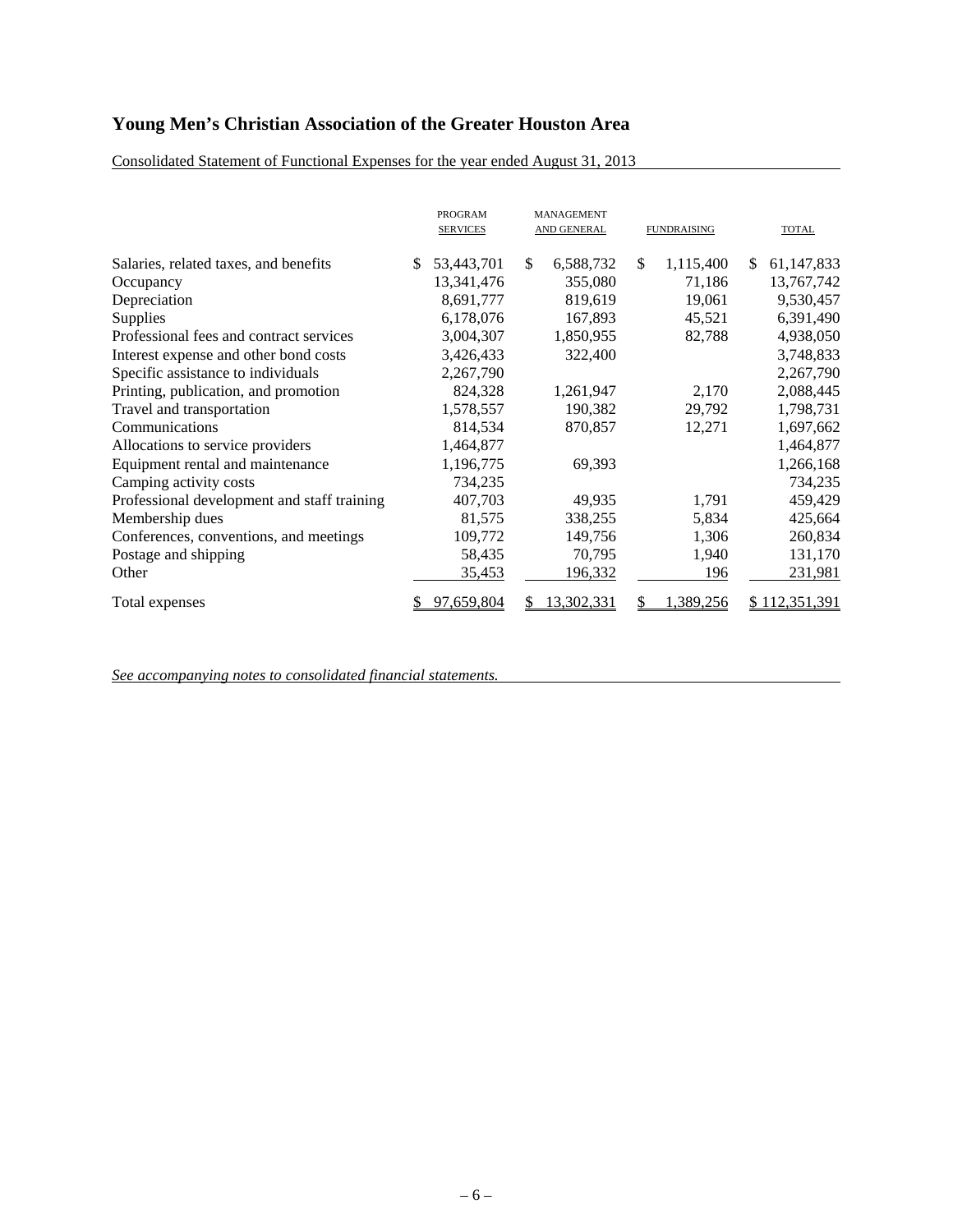|                                             |     | <b>PROGRAM</b>  |    | <b>MANAGEMENT</b> |                    |     |               |
|---------------------------------------------|-----|-----------------|----|-------------------|--------------------|-----|---------------|
|                                             |     | <b>SERVICES</b> |    | AND GENERAL       | <b>FUNDRAISING</b> |     | <b>TOTAL</b>  |
| Salaries, related taxes, and benefits       | \$. | 51,467,018      | \$ | 6,266,405         | \$<br>1,169,389    | \$. | 58,902,812    |
| Occupancy                                   |     | 13,099,171      |    | 303,703           | 36,000             |     | 13,438,874    |
| Depreciation                                |     | 8,678,389       |    | 810,484           | 26,904             |     | 9,515,777     |
| Supplies                                    |     | 5,584,827       |    | 222,015           | 16,064             |     | 5,822,906     |
| Professional fees and contract services     |     | 1,777,714       |    | 2,085,673         | 7,436              |     | 3,870,823     |
| Interest expense and other bond costs       |     | 3,393,704       |    | 319,320           |                    |     | 3,713,024     |
| Specific assistance to individuals          |     | 953,325         |    |                   |                    |     | 953,325       |
| Printing, publication, and promotion        |     | 340,918         |    | 1,591,591         | 3,109              |     | 1,935,618     |
| Travel and transportation                   |     | 1,432,952       |    | 113,230           | 31,545             |     | 1,577,727     |
| Communications                              |     | 980,261         |    | 912,480           | 11,963             |     | 1,904,704     |
| Allocations to service providers            |     | 1,473,422       |    |                   |                    |     | 1,473,422     |
| Equipment rental and maintenance            |     | 1,147,463       |    | 191,578           | 126                |     | 1,339,167     |
| Camping activity costs                      |     | 833,226         |    |                   |                    |     | 833,226       |
| Professional development and staff training |     | 352,109         |    | 18,570            | 4,240              |     | 374,919       |
| Membership dues                             |     | 67,345          |    | 306,163           | 6,223              |     | 379,731       |
| Conferences, conventions, and meetings      |     | 108,532         |    | 181,491           | 34,438             |     | 324,461       |
| Postage and shipping                        |     | 60,986          |    | 77,117            | 1,266              |     | 139,369       |
| Other                                       |     | 51,310          |    | 284,223           | 1,319              |     | 336,852       |
| Total expenses                              |     | 91,802,672      | S  | 13,684,043        | \$<br>1,350,022    |     | \$106,836,737 |

Consolidated Statement of Functional Expenses for the year ended August 31, 2012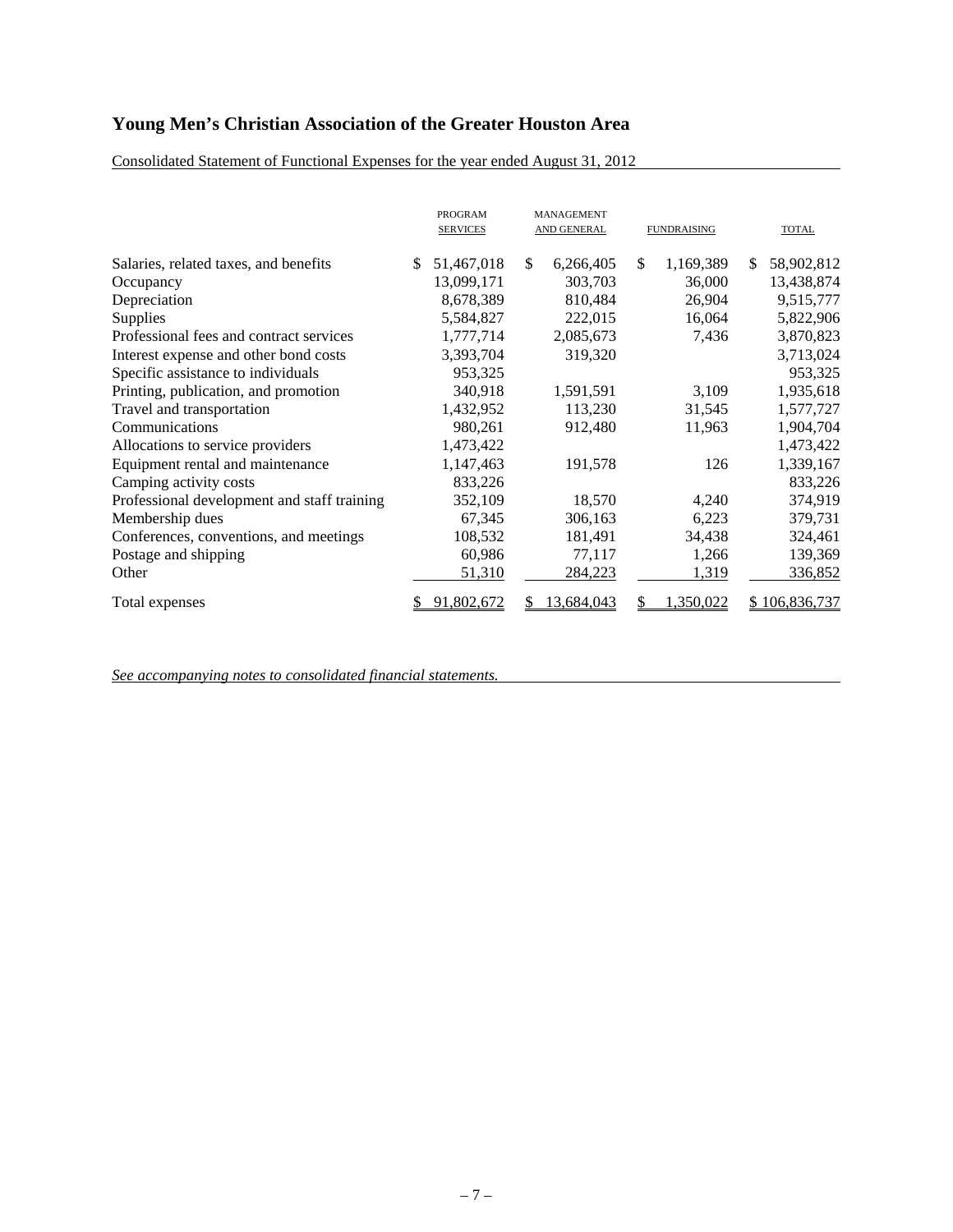## Consolidated Statements of Cash Flows for the years ended August 31, 2013 and 2012

|                                                                  | 2013              | 2012                        |
|------------------------------------------------------------------|-------------------|-----------------------------|
| <b>CASH FLOWS FROM OPERATING ACTIVITIES:</b>                     |                   |                             |
| Changes in net assets                                            | \$<br>(2,058,423) | 25,638,952<br><sup>\$</sup> |
| Adjustments to reconcile changes in net assets to net cash       |                   |                             |
| provided by operating activities:                                |                   |                             |
| Contributions restricted for building construction               | (3,096,156)       | (5,945,502)                 |
| Contributed property                                             |                   | (450,000)                   |
| Net realized and unrealized (gain) loss on investments           | 2,507,942         | (2,216,293)                 |
| (Gain) loss on sale of property and equipment                    | 1,577,306         | (17, 558, 377)              |
| Depreciation                                                     | 9,530,457         | 9,515,777                   |
| Amortization of bond issuance costs                              | 81,039            | 78,000                      |
| Change in value of derivative agreements                         | (175, 347)        |                             |
| Changes in operating assets and liabilities:                     |                   |                             |
| Accounts receivable                                              | (281, 572)        | 187,881                     |
| United Way allocation receivable                                 | (2, 446)          | 3,169                       |
| Prepaid expenses and other assets                                | 51,260            | 214,790                     |
| Operating pledges receivable                                     | (665, 887)        |                             |
| Accounts payable and accrued expenses                            | (261,703)         | (1,240,493)                 |
| Bond interest and fees payable                                   | (575, 041)        | 49,497                      |
| Funds held for others                                            | (76, 749)         | (19,294)                    |
| Deferred revenue                                                 | (186, 219)        | 635,287                     |
| Split-interest agreement liabilities                             | 154,551           | 54,964                      |
| Net cash provided by operating activities                        | 6,523,012         | 8,948,358                   |
| CASH FLOWS FROM INVESTING ACTIVITIES:                            |                   |                             |
| Purchases of investments                                         | (27, 541, 124)    | (26, 674, 827)              |
| Proceeds from sale of investments                                | 49,333,419        | 24,762,244                  |
| Net change in money market mutual funds held as investments      | (2,016,257)       | (993, 497)                  |
| Purchases of property and equipment                              | (16, 934, 158)    | (7,860,006)                 |
| Proceeds from sale of property and equipment                     | 9,432,505         | 7,460,093                   |
| Net cash provided (used) by investing activities                 | 12,274,385        | (3,305,993)                 |
| <b>CASH FLOWS FROM FINANCING ACTIVITIES:</b>                     |                   |                             |
| Change in bond proceeds held in trust                            | 4,337,452         | (1,300)                     |
| Payments on bonds                                                | (41,796,628)      | (3,635,000)                 |
| Capitalized bond issuance costs                                  | (1,259,588)       |                             |
| Proceeds from contributions restricted for building construction | 4,180,755         | 5,722,266                   |
| Deposit returned                                                 |                   | (1,000,000)                 |
| Net cash provided (used) by financing activities                 | (34,538,009)      | 1,085,966                   |
| NET CHANGE IN CASH AND CASH EQUIVALENTS                          | (15,740,612)      | 6,728,331                   |
| Cash and cash equivalents, beginning of year                     | <u>18,596,495</u> | 11,868,164                  |
| Cash and cash equivalents, end of year                           | 2,855,883         | 18,596,495                  |
|                                                                  |                   |                             |
| Supplemental disclosure of cash flow information:                |                   |                             |
| Interest paid                                                    | \$1,690,864       | \$380,006                   |
| Deposit applied to sale of property                              |                   | \$23,689,524                |
|                                                                  |                   |                             |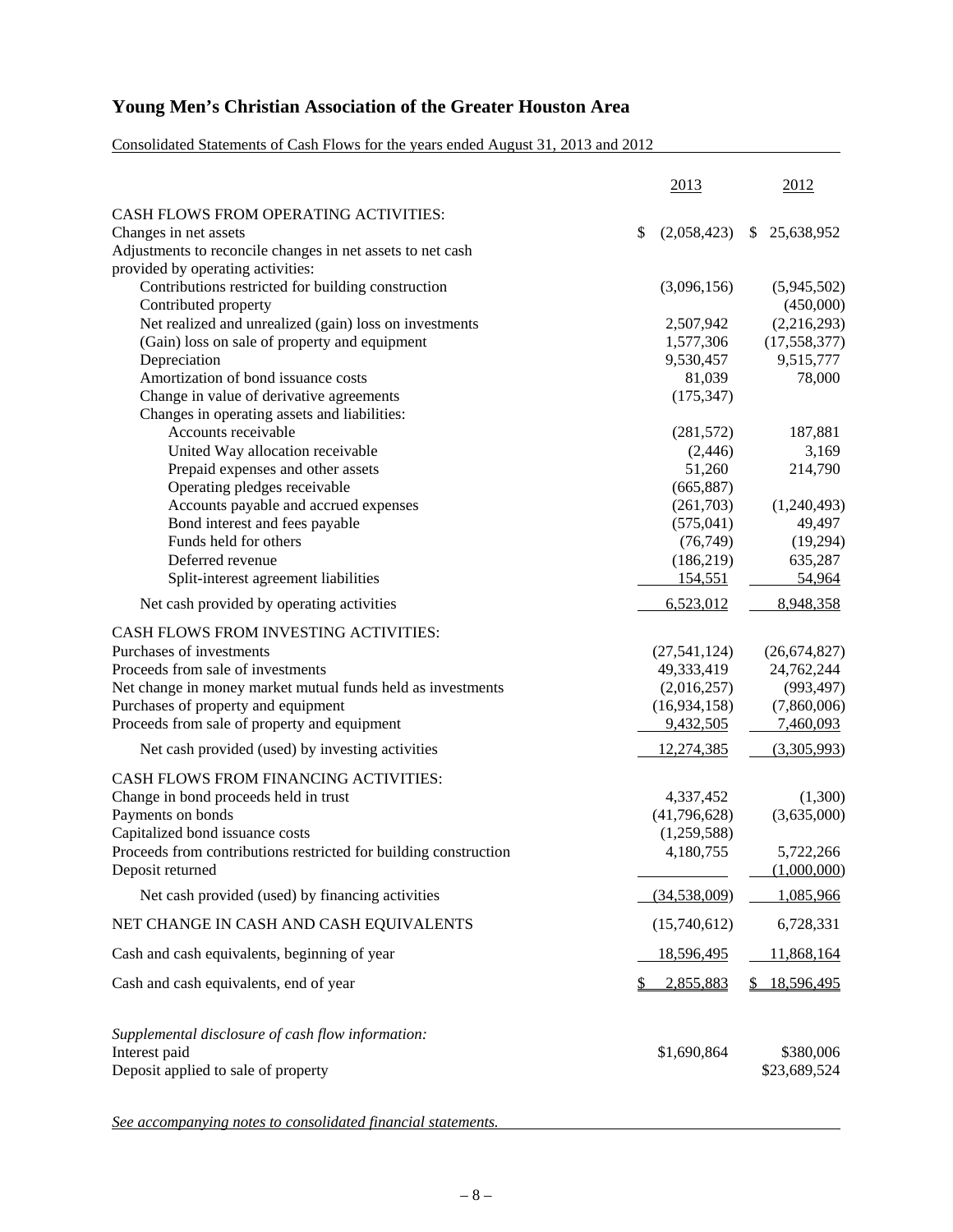Notes to Consolidated Financial Statements for the years ended August 31, 2013 and 2012

## **NOTE 1 – ORGANIZATION AND SUMMARY OF SIGNIFICANT ACCOUNTING POLICIES**

Organization – Young Men's Christian Association of the Greater Houston Area (the YMCA) is located in Houston, Texas and was founded in 1886 to put Judeo-Christian principles into practice through programs that build healthy spirit, mind, and body for all. The YMCA seeks to promote its mission and core values by focusing on Youth Development, Healthy Living and Social Responsibility in programs conducted at 38 centers, 1 resident camp, 22 apartment outreach sites, and 190 childcare sites. The YMCA is committed to improving the quality of life through programs and services which provide opportunities for people to reach their highest potential, develop a positive attitude of self and others, appreciate good health and fitness, acquire a value system, and maintain spiritual awareness that manifests itself in our daily lives.

YMCA of the Greater Houston Area Endowment Foundation (the Foundation) was incorporated in 1997 to furnish assistance and support to the charitable and educational undertakings of the YMCA.

Basis of consolidation – These financial statements include the consolidated assets, liabilities, net assets and activities of the YMCA and the Foundation (collectively the Association). All balances and transactions between the consolidated entities have been eliminated.

Federal income tax status – The YMCA and the Foundation are exempt from federal income taxes under  $\S501(c)(3)$ of the Internal Revenue Code. The YMCA is classified as a public charity under §509(a)(2). The Foundation is classified as a public charity under  $\S509(a)(3)$  as a Type I supporting organization. The YMCA and the Foundation file annual federal information returns that are subject to routine examination; however, there are no examinations for any tax periods currently in progress. The Association believes it is no longer subject to examinations of returns for tax years ending before August 31, 2010.

Cash equivalents include highly liquid financial instruments with original maturities of three months or less.

Pledges receivable that are expected to be collected within one year are recorded at net realizable value. Amounts expected to be collected in future years are discounted to estimate the present value of future cash flows. Discounts are computed using risk-free interest rates applicable to the years in which the promises are received. Amortization of discounts is included in contribution revenue.

Bond issuance costs are recorded at cost and are amortized using the straight-line method over the term of the bonds.

Investments in equity securities with readily determinable fair values and all investments in debt securities are reported at fair value. Real estate contributed to the Association is recorded at the appraised value provided by the donor at the date of contribution and, if necessary, written down to estimated realizable value upon known impairment of carrying value. Investment return is reported in the statement of activities as an increase in unrestricted net assets unless the use of the income is limited by donor-imposed restrictions. Investment return whose use is restricted by the donor is reported as an increase in temporarily restricted net assets.

Derivative agreements – The YMCA utilizes interest rate swap agreements to hedge interest rate exposures on debt. Interest rate swap agreements are recognized as assets or liabilities at fair value in the consolidated statements of financial position and changes in the fair value of the interest rate swap agreements are recognized as change in value of derivative agreements in the consolidated statements of activities. Amounts receivable or payable under the interest rate swap agreements are recognized as an adjustment to interest expense on the related debt.

Property and equipment are recorded at cost if purchased or at fair value at the date of gift if donated. Depreciation is calculated using the straight-line method over estimated useful lives of 3 to 50 years. The YMCA capitalizes additions and improvements that have a tangible future economic life and a cost of more than \$5,000.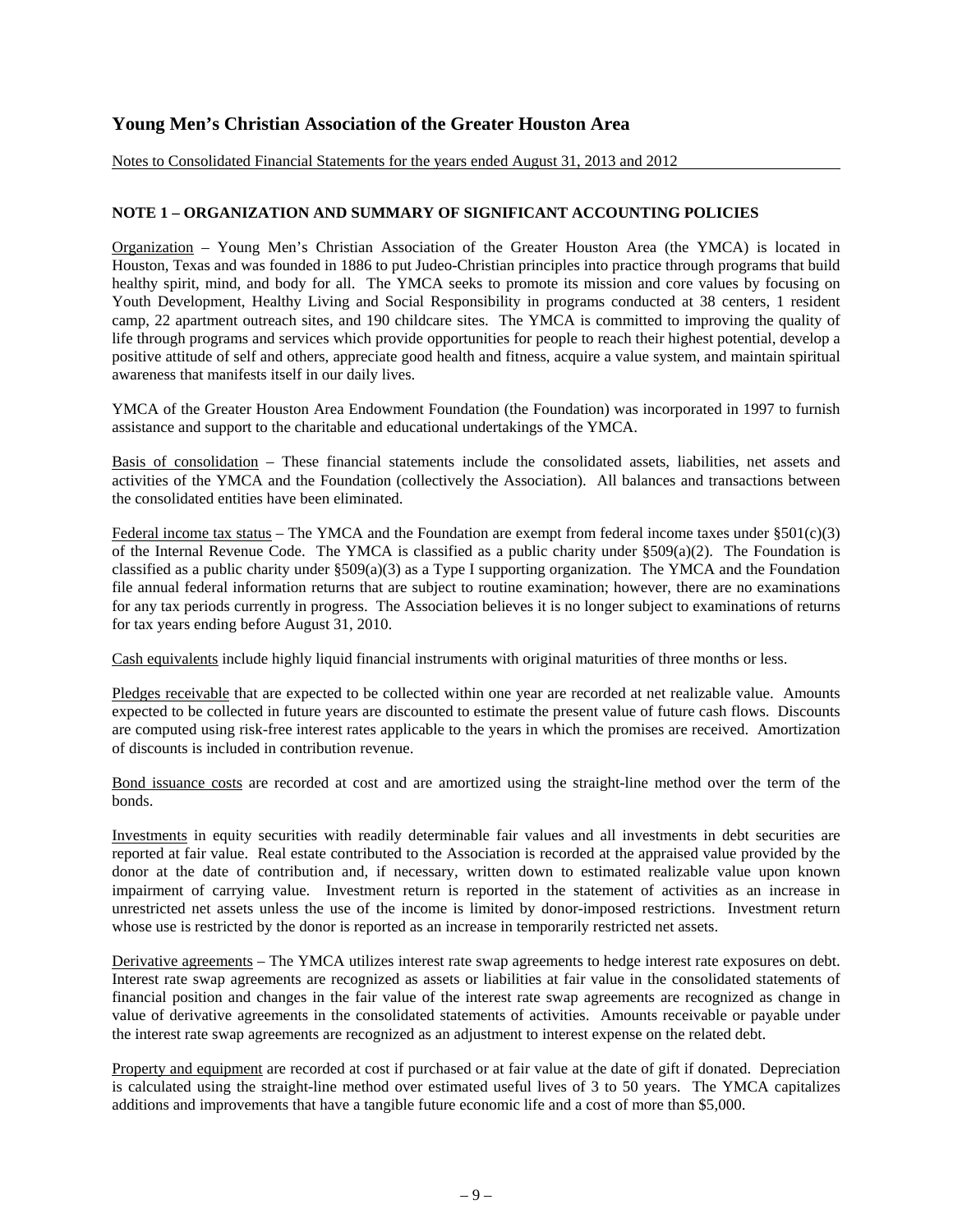Net asset classification – Contributions, investment return, and the related net assets are classified based on the existence or absence of donor-imposed restrictions, as follows:

- *Unrestricted net assets* include those net assets whose use is not restricted by donor-imposed stipulations even though their use may be limited in other respects such as by contract or board designation.
- *Temporarily restricted net assets* include contributions and investment return restricted by the donor for specific purposes or time periods. When a purpose restriction is accomplished or a time restriction ends, temporarily restricted net assets are released to unrestricted net assets.
- *Permanently restricted net assets* include contributions that donors have restricted in perpetuity. Investment return may be expended to support the activities of the Association.

Membership dues and fees are recognized over the period of membership. Amounts received in advance are recorded as deferred revenue.

Program fees, residency income and government grants and contracts are recognized when the related services are provided. Amounts received but unearned are included in the statement of financial position as deferred revenue.

Contributions are recorded as revenue at fair value when an unconditional commitment is received from the donor. Contributions received with donor stipulations that limit their use are recorded as restricted support. Conditional contributions are recognized in the same manner when the conditions are substantially met. Gifts of long-lived assets with explicit restrictions that specify how the assets are to be used and gifts of cash or other assets that must be used to acquire long-lived assets are reported as restricted support. Absent explicit donor stipulations about how long such assets must be maintained, the Association reports expirations of donor restrictions when the donated or acquired long-lived assets are placed in service.

Donated goods and services are recorded at fair value as contributions when an unconditional commitment is received from the donor. The related expense is recorded as the item is used. Contributions of services are recognized when services received (a) create or enhance nonfinancial assets or (b) require specialized skills, are provided by individuals possessing those skills, and would typically need to be purchased if not provided by donation.

Advertising costs are expensed as incurred. The Association recognized advertising costs totaling approximately \$1,020,000 in 2013 and \$660,000 in 2012.

Estimates – Management must make estimates and assumptions to prepare financial statements in accordance with generally accepted accounting principles. These estimates and assumptions affect the reported amounts of assets and liabilities, the disclosure of contingent assets and liabilities, the amounts reported as revenue and expenses, and the allocation of expenses among various functions. Actual results could vary from the estimates that were used.

Reclassifications – Certain reclassifications have been made to the prior year financial statements to conform with the current presentation.

## **NOTE 2 – CASH AND CASH EQUIVALENTS**

Cash and cash equivalents are comprised of the following:

|                                 | 2013      | 2012                    |
|---------------------------------|-----------|-------------------------|
| Demand deposits                 |           | 2,300,608 \$ 17,940,603 |
| Money market mutual funds       | 410.925   | 510,792                 |
| Cash on hand                    | 144.350   | 145,100                 |
| Total cash and cash equivalents | 2.855.883 | 18.596.495              |

Bank deposits exceed the federally insured limit per depositor per institution.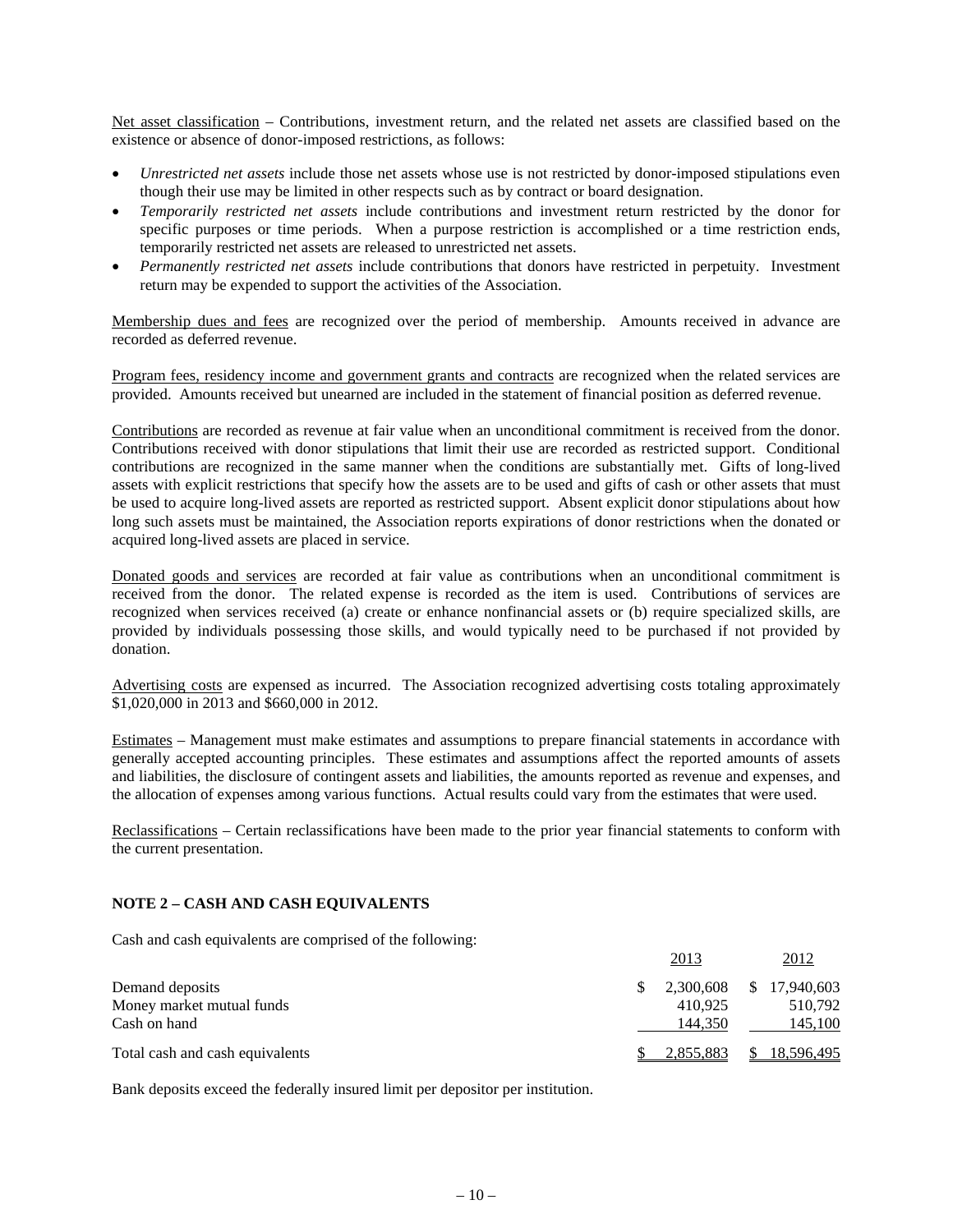### **NOTE 3 – PLEDGES RECEIVABLE**

Pledges receivable consist of the following:

|                                                                                              | 2013                                       |     | 2012                                                    |
|----------------------------------------------------------------------------------------------|--------------------------------------------|-----|---------------------------------------------------------|
| Pledges receivable<br>Allowance for doubtful accounts<br>Discount to net present value at 5% | \$<br>6,133,368<br>(193,706)<br>(164, 698) | \$. | 8,330,705<br>(245,570)<br>(341, 459)                    |
| Pledges receivable, net                                                                      | 5.774.964                                  |     | 7,743,676                                               |
| Pledges receivable at August 31, 2013 are expected to be collected as follows:               |                                            |     |                                                         |
| 2014<br>2015<br>2016<br>2017<br>2018                                                         |                                            | \$  | 4,037,609<br>1,138,340<br>592,528<br>225,858<br>139,033 |
| Total pledges receivable                                                                     |                                            |     | 6,133,368                                               |

The Association entered into a forty-six year lease agreement for \$1 per year with the City of Alvin in January 2006 for the use of the land on which a YMCA facility is located. The estimated fair value of this agreement of approximately \$660,000 is recorded as a pledge receivable and is being amortized over the life of the lease. At August 31, 2013, the unamortized balance is \$624,617.

## **NOTE 4 – INVESTMENTS**

Investments consist of the following:

|                              | 2013             | 2012            |
|------------------------------|------------------|-----------------|
| Bond mutual funds            | 26,332,116<br>S. | 40,878,618<br>S |
| U. S. Treasury securities    | 11,426,392       | 10,471,658      |
| Government agency securities | 7,092,009        | 18,638,649      |
| Equity securities            | 5,408,439        | 4,522,124       |
| Money market mutual funds    | 5,340,585        | 3,324,328       |
| Corporate bonds              | 549,511          | 583,992         |
| Real estate                  | 11,001           | 11,001          |
| Exchange-traded funds        |                  | 13,663          |
| Total investments            | 56.160.053       | 78,444,033      |

Investments at August 31, 2013 and 2012 include the underlying assets of split-interest agreements totaling approximately \$2,037,000 and \$1,836,000, respectively, for which the Foundation acts as trustee. Realized and unrealized gains and losses, interest and dividends from these investments, and payments to the beneficiaries are reflected as adjustments to the split-interest agreement liabilities reported in the consolidated statements of financial position (see Note 7).

Investments are exposed to various risks such as interest rate, market, and credit risks. Because of these risks, it is at least reasonably possible that changes in the values of investment securities will occur in the near term and that such changes could materially affect the amounts reported in the statements of financial position and statements of activities.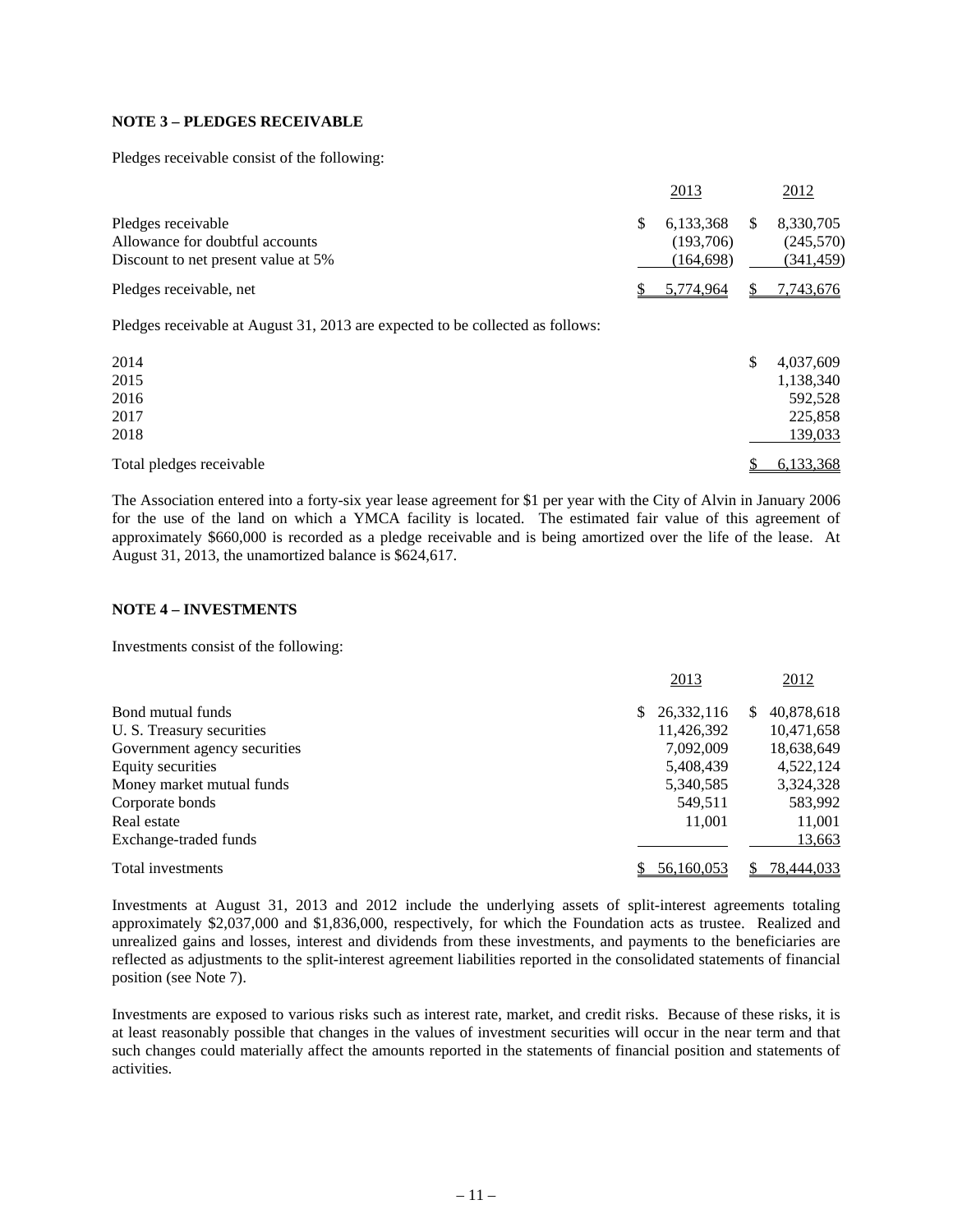Investment return includes earnings on cash and cash equivalents and bond proceeds held in trust and excludes the return on underlying assets of split-interest agreements held in trust. Investment return consists of the following:

|                                                                   | 2013            |   | 2012       |
|-------------------------------------------------------------------|-----------------|---|------------|
| Interest and dividends                                            | \$<br>2,560,049 | S | 2,953,262  |
| Realized gain                                                     | 1.499.320       |   | 1,861,973  |
| Unrealized gain (loss)                                            | (4,007,262)     |   | 354,320    |
| Royalty income                                                    | 11.387          |   | 12,518     |
| Investment management fees                                        | (283, 025)      |   | (266, 513) |
| Investment return on total investments                            | (219, 531)      |   | 4,915,560  |
| Less: Interest and dividends allocated to funds held in trust     | (22,064)        |   | (24, 480)  |
| Net realized and unrealized gain allocated to funds held in trust | (189,767)       |   | (91,030)   |
| Investment return, net                                            | (431,362)       |   | 4.800.050  |

### **NOTE 5 – FAIR VALUE MEASUREMENTS**

Generally accepted accounting principles require that certain assets and liabilities be reported at fair value and establish a hierarchy that prioritizes inputs used to measure fair value. Fair value is the price that would be received to sell an asset or paid to transfer a liability in an orderly transaction between market participants at the measurement date. The three levels of the fair value hierarchy are as follows:

- *Level 1* Inputs are unadjusted quoted prices in active markets for identical assets or liabilities that the reporting entity has the ability to access at the reporting date.
- *Level 2* Inputs are other than quoted prices included in Level 1, which are either directly observable or can be derived from or corroborated by observable market data at the reporting date.
- *Level 3* Inputs are not observable and are based on the reporting entity's assumptions about the inputs market participants would use in pricing the asset or liability.

Assets measured at fair value at August 31, 2013 are as follows:

|                                                                    |     | LEVEL 1    | LEVEL 2          | LEVEL <sub>3</sub> |              | <b>TOTAL</b>   |
|--------------------------------------------------------------------|-----|------------|------------------|--------------------|--------------|----------------|
| Bond mutual funds:                                                 |     |            |                  |                    |              |                |
| Multi-sector                                                       | \$. | 15,307,006 |                  |                    | $\mathbb{S}$ | 15,307,006     |
| Short-term                                                         |     | 11,025,110 |                  |                    |              | 11,025,110     |
| U. S. Treasury securities                                          |     |            | \$<br>11,426,392 |                    |              | 11,426,392     |
| Government agency securities                                       |     |            | 7,092,009        |                    |              | 7,092,009      |
| Equity securities:                                                 |     |            |                  |                    |              |                |
| Large-cap                                                          |     | 2,182,954  |                  |                    |              | 2,182,954      |
| International                                                      |     | 1,748,242  |                  |                    |              | 1,748,242      |
| Mid-cap                                                            |     | 1,024,731  |                  |                    |              | 1,024,731      |
| Small-cap                                                          |     | 452,512    |                  |                    |              | 452,512        |
| Money market mutual funds                                          |     | 5,340,585  |                  |                    |              | 5,340,585      |
| Corporate bonds                                                    |     |            | 549,511          |                    |              | <u>549,511</u> |
| Total investments measured at fair value                           |     | 37,081,140 | 19,067,912       |                    |              | 56,149,052     |
| Money market mutual funds reported as<br>cash and cash equivalents |     | 410,925    |                  |                    |              | 410,925        |
| Derivative agreements                                              |     |            | 175,347          |                    |              | 175,347        |
| Total assets measured at fair value                                |     | 37,492,065 | 19,243,259       | 0                  | S            | 56,735,324     |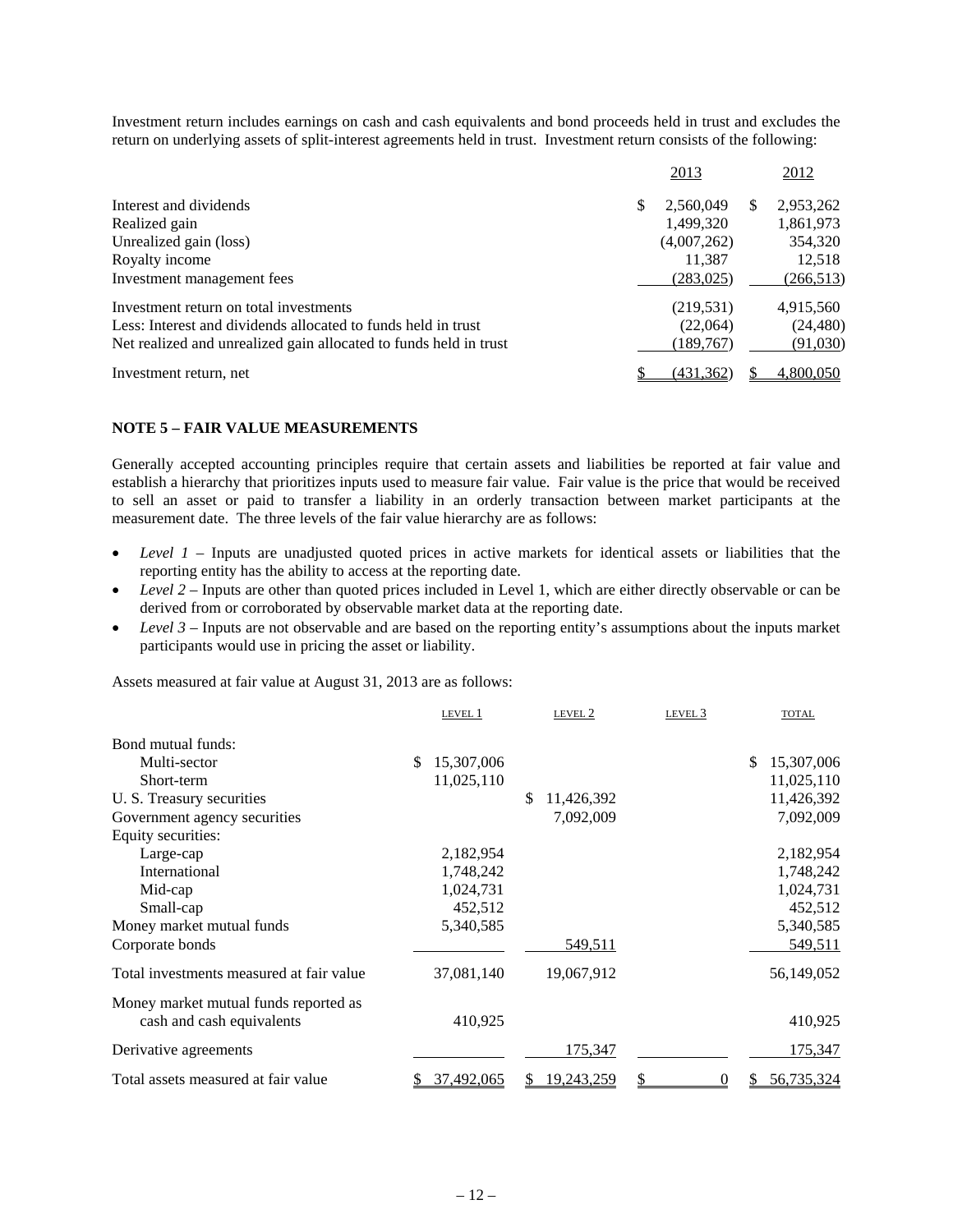Assets measured at fair value at August 31, 2012 are as follows:

|                                              |     | LEVEL 1    |   | LEVEL 2    | LEVEL <sub>3</sub> | <b>TOTAL</b>                |  |
|----------------------------------------------|-----|------------|---|------------|--------------------|-----------------------------|--|
| Bond mutual funds:                           |     |            |   |            |                    |                             |  |
| Multi-sector                                 | \$. | 25,057,280 |   |            |                    | <sup>\$</sup><br>25,057,280 |  |
| Short-term                                   |     | 15,821,338 |   |            |                    | 15,821,338                  |  |
| U. S. Treasury securities                    |     |            | S | 10,471,658 |                    | 10,471,658                  |  |
| Government agency securities                 |     |            |   | 18,638,649 |                    | 18,638,649                  |  |
| Equity securities:                           |     |            |   |            |                    |                             |  |
| Large-cap                                    |     | 2,024,748  |   |            |                    | 2,024,748                   |  |
| International                                |     | 1,562,092  |   |            |                    | 1,562,092                   |  |
| Mid-cap                                      |     | 677,444    |   |            |                    | 677,444                     |  |
| Small-cap                                    |     | 257,840    |   |            |                    | 257,840                     |  |
| Money market mutual funds                    |     | 3,324,328  |   |            |                    | 3,324,328                   |  |
| Corporate bonds                              |     |            |   | 583,992    |                    | 583,992                     |  |
| Exchange-traded funds                        |     | 13,663     |   |            |                    | 13,663                      |  |
| Total investments measured at fair value     |     | 48,738,733 |   | 29,694,299 |                    | 78,433,032                  |  |
| Money market mutual funds reported as        |     |            |   |            |                    |                             |  |
| cash and cash equivalents                    |     | 510,792    |   |            |                    | 510,792                     |  |
| Bond proceeds held in trust (Treasury bills) |     |            |   | 10,007,674 |                    | 10,007,674                  |  |
| Total assets measured at fair value          |     | 49,249,525 |   | 39,701,973 |                    | 88,951,498                  |  |

Valuation methods used for assets measured at fair value are as follows:

- *Mutual funds* and *exchange-traded funds* are valued at the reported net asset value.
- *U. S. Treasury securities, government agency securities* and *corporate bonds* are valued using prices obtained from independent quotation bureaus that use computerized valuation formulas which may include marketcorroborated inputs for credit risk factors, interest rate and yield curves and broker quotes, to calculate fair values.
- *Equity securities* are valued at the closing price reported on the active market on which the individual securities are traded.
- *Derivative agreements* are valued by using independent quotation bureau valuation models which include cash flow analysis, credit spread and benchmark rate curves.

These valuation methods may produce a fair value that may not be indicative of net realizable value or reflective of future fair values. Furthermore, while the Association believes its valuation methods are appropriate, the use of different methods or assumptions could result in a different fair value measurement at the reporting date.

## **NOTE 6 – PROPERTY AND EQUIPMENT**

Property and equipment consists of the following:

|                                       | 2013          | 2012             |
|---------------------------------------|---------------|------------------|
| Land                                  | \$26,353,125  | 39,966,822<br>S. |
| Buildings and improvements            | 260, 542, 792 | 243,021,946      |
| Furniture and equipment               | 37,766,224    | 36,651,400       |
| Vehicles                              | 2,805,528     | 2,550,207        |
| Construction in progress              | 2,883,759     | 6,944,868        |
| Total property and equipment, at cost | 330, 351, 428 | 329, 135, 243    |
| Accumulated depreciation              | (90,674,776)  | (83, 124, 258)   |
| Property and equipment, net           | \$239,676,652 | \$246,010,985    |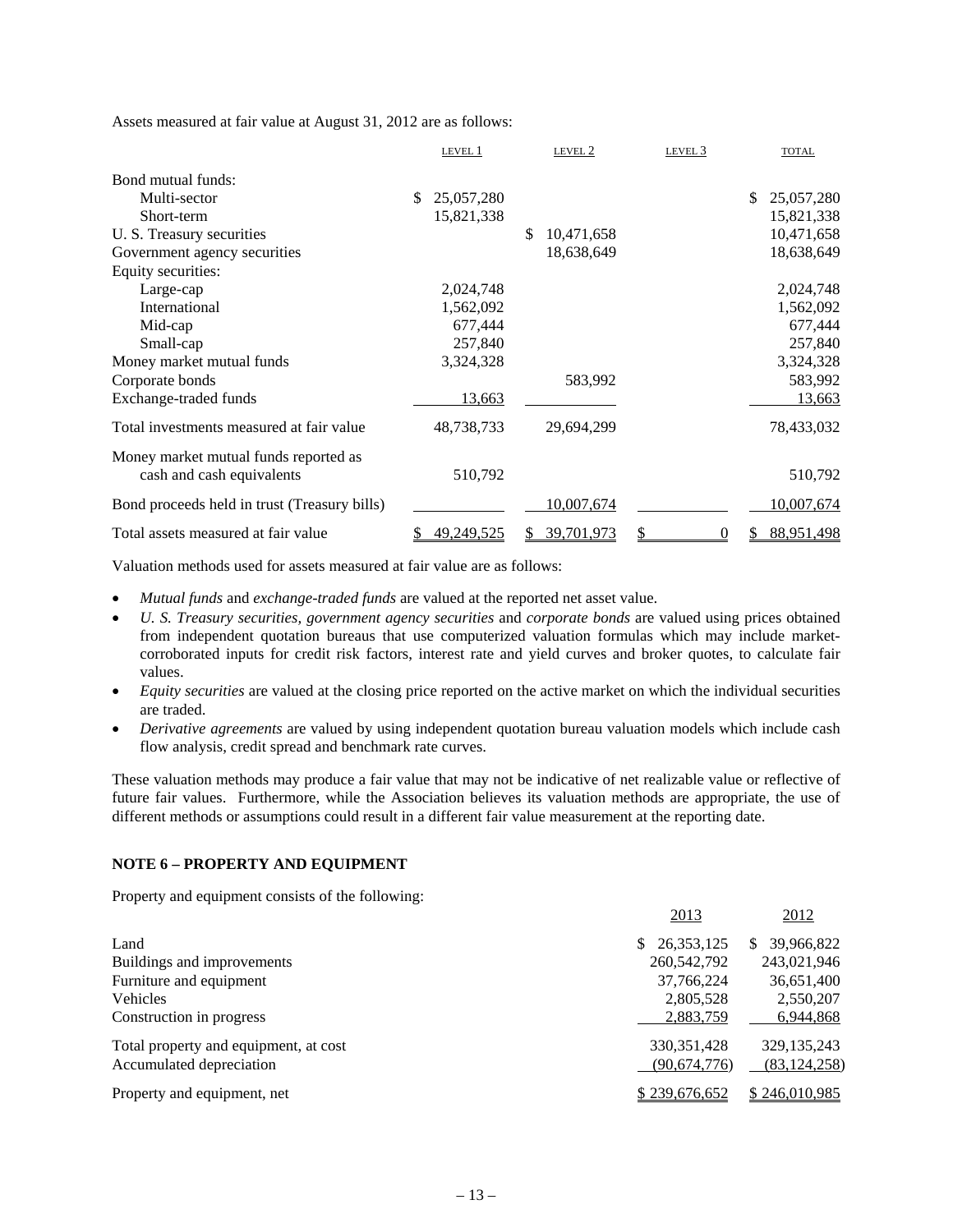#### **NOTE 7 – SPLIT-INTEREST AGREEMENTS**

The Association's investments include deferred giving vehicles subject to split-interest agreements. Two different types of agreements currently are maintained: Charitable Remainder Unitrusts and a Pooled Income Fund.

Charitable Gift Annuities are unrestricted irrevocable gifts under which the Association agrees to pay a life annuity to the donor or a designated beneficiary. The contributed funds and the attendant liabilities immediately become part of the general assets and liabilities of the Association. Charitable Remainder Unitrusts are time-restricted contributions not available to the organization until after the death of the donor, who, while living, receives a specified payout based on a fixed percentage of the market value of the invested funds. The Pooled Income Fund represents donations that are combined with other contributions and the total pool of funds is invested in equity securities, corporate bonds, and U. S. Treasury and government agency securities. Contributors receive a pro-rata share of the actual ordinary income of the fund until their death, at which point the donor's share of the pool becomes available to the Association.

#### **NOTE 8 – DERIVATIVE AGREEMENTS**

The Association entered into interest rate swap agreements with banks that effectively converted its variable-rate Series C and Series D bonds to fixed rates. Both swap agreements have a notional amount of \$20,885,000. Under the terms of the first agreement, which terminates February 15, 2020, the Association receives 65% of the 3-Month USD-LIBOR-BBA floating rate plus 190 basis points and pays 3.1320%. The fair value of the derivative agreement was \$107,515 at August 31, 2013. Under the terms of the second agreement, which terminates on February 18, 2018, the Association receives 67% of the 3-Month USD-LIBOR-BBA floating rate plus 185 basis points and pays 2.732%. The fair value of the derivative agreement was \$67,832 at August 31, 2013.

#### **NOTE 9 – BONDS PAYABLE**

On February 28, 2013, on behalf of the Association, the Harris County Cultural Education Facilities Finance Corporation issued four bonds in the aggregate principal amount of \$151,625,000 (Series 2013 Bonds), the proceeds of which were used to refund outstanding Harris County Health Facilities Development Corporation revenue bonds (Series 2008 Bonds), fund the cost of issuance of the Series 2013 Bonds, and fund a debt service reserve fund securing only the Series 2013A Bonds. All unspent proceeds of the Series 2013 Bonds are held in trust by the bond trustee, Bank of New York, which holds investments in cash at August 31, 2013. The interest rate on the Series 2013 Bonds is determined daily by a remarketing agent. The Series 2013 Bonds are redeemable upon demand by the bondholders. The interest rate on the bonds was 1.09% at August 31, 2013 and 1.8% at August 31, 2012.

In connection with the Series 2013 Bonds, JPMorgan Chase Bank has issued an irrevocable letter of credit for an amount not to exceed an aggregate of \$43,090,192 for payment of, under certain circumstances, the principal and interest due under the Series 2013B Bonds. The Association is required to pay the bank an annual fee that is calculated and due on a quarterly basis. The letter of credit expires on February 29, 2016. At August 31, 2013, no amounts were outstanding on the letter of credit.

Principal amounts due under each bond are as follows:

|                     | 2013             | 2012            |
|---------------------|------------------|-----------------|
| Series A            | 70,893,372<br>S. | 73,635,000<br>S |
| Series B            | 41,905,000       | 49,090,000      |
| Series C            | 20,885,000       | 24,540,000      |
| Series D            | 20,885,000       | 24,555,000      |
| Series E            |                  | 24,545,000      |
| Total bonds payable | \$154,568,372    | \$196,365,000   |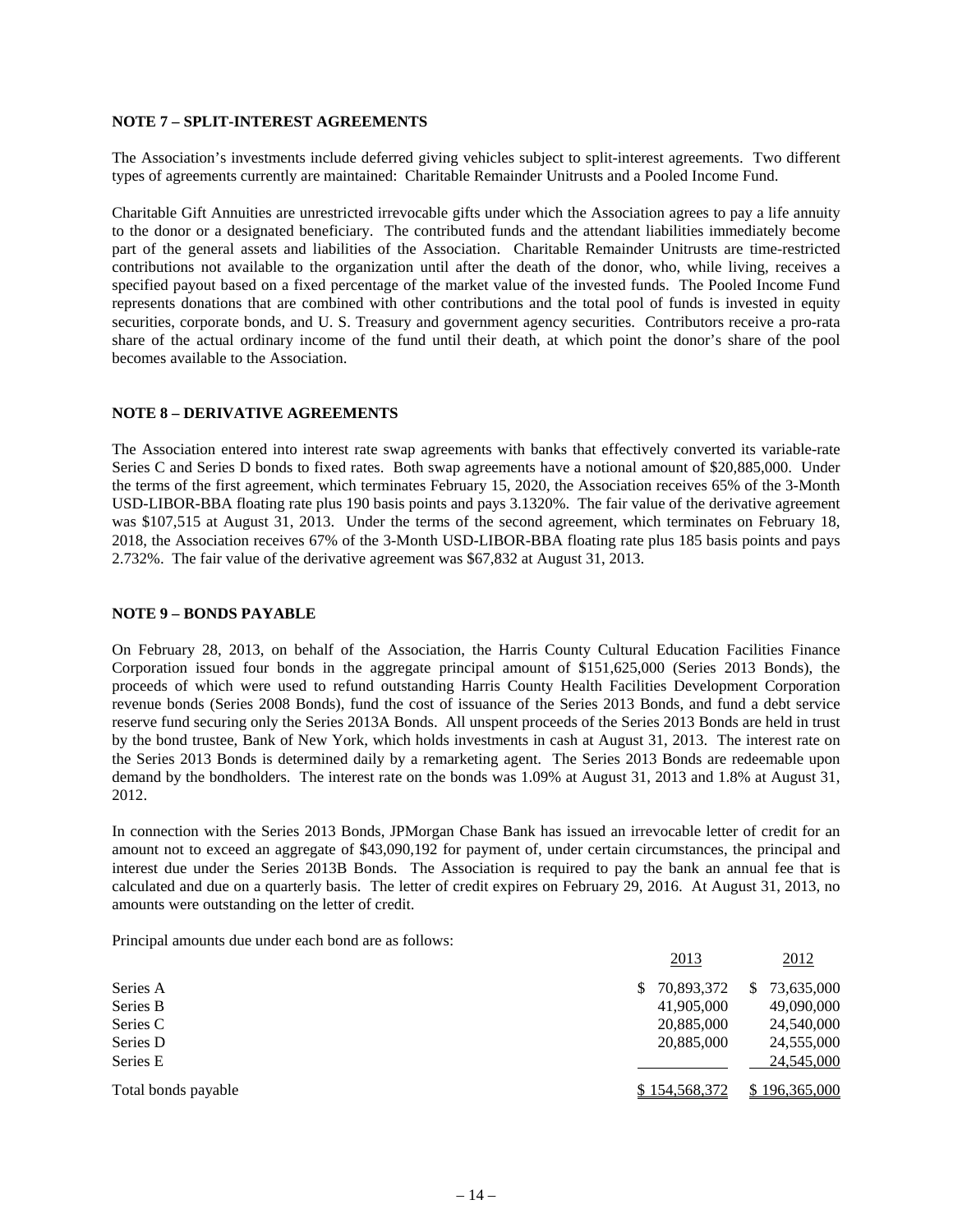Bonds payable are due in the fiscal years ended August 31 as follows:

## **NOTE 10 – TEMPORARILY RESTRICTED NET ASSETS**

Temporarily restricted net assets are available for the following purposes:

|                                                                    | 2013      |     | 2012       |
|--------------------------------------------------------------------|-----------|-----|------------|
| Capital projects                                                   | 3,173,926 | \$. | 10,503,443 |
| Pooled income fund beneficiary interest                            | 406,765   |     | 534,068    |
| Accumulated earnings on general endowment available for operations | 376,461   |     | 278,175    |
| Other                                                              |           |     | 1.000      |
| Total temporarily restricted net assets                            | 3.957.152 |     | 11,316,686 |

## **NOTE 11 – ENDOWMENTS**

The Foundation was established to assist the YMCA in meeting its operating needs. The Board of Directors of the Foundation has interpreted the Texas Uniform Prudent Management of Institutional Funds Act (TUPMIFA) as requiring the preservation of the fair value of the original gift as of the gift date of the donor-restricted endowment funds absent explicit donor stipulations to the contrary. As a result of this interpretation, the Foundation classifies the original value of gifts donated to the permanent endowment as permanently restricted net assets. The remaining portion of the donor-restricted endowment fund that is not classified as permanently restricted net assets is classified as temporarily restricted net assets until those amounts are appropriated for expenditure by the Foundation in a manner consistent with the standard of prudence prescribed by TUPMIFA. In accordance with TUPMIFA, the Foundation considers the following factors in making a determination to appropriate accumulated donor-restricted endowment funds:

- The duration and preservation of the fund
- The purposes of the YMCA and the donor-restricted endowment fund
- General economic conditions
- The possible effect of inflation and deflation
- The expected total return from income and the appreciation of investments
- Other resources of the YMCA
- The investment policies of the Foundation

Endowment net asset composition as of August 31, 2013 is as follows:

|                                                                              | <b>UNRESTRICTED</b> | <b>TEMPORARILY</b><br><b>RESTRICTED</b> |     | PERMANENTLY<br><b>RESTRICTED</b> | <b>TOTAL</b>           |
|------------------------------------------------------------------------------|---------------------|-----------------------------------------|-----|----------------------------------|------------------------|
| Donor-restricted endowment funds<br>Board-designated general endowment funds | (195)<br>5,206,575  | 783.226                                 | - S | 1.398.187                        | 2.181.218<br>5,206,575 |
| Endowment net assets                                                         | 5.206.380           | 783.226                                 |     | 1.398.187                        | 1.387.793              |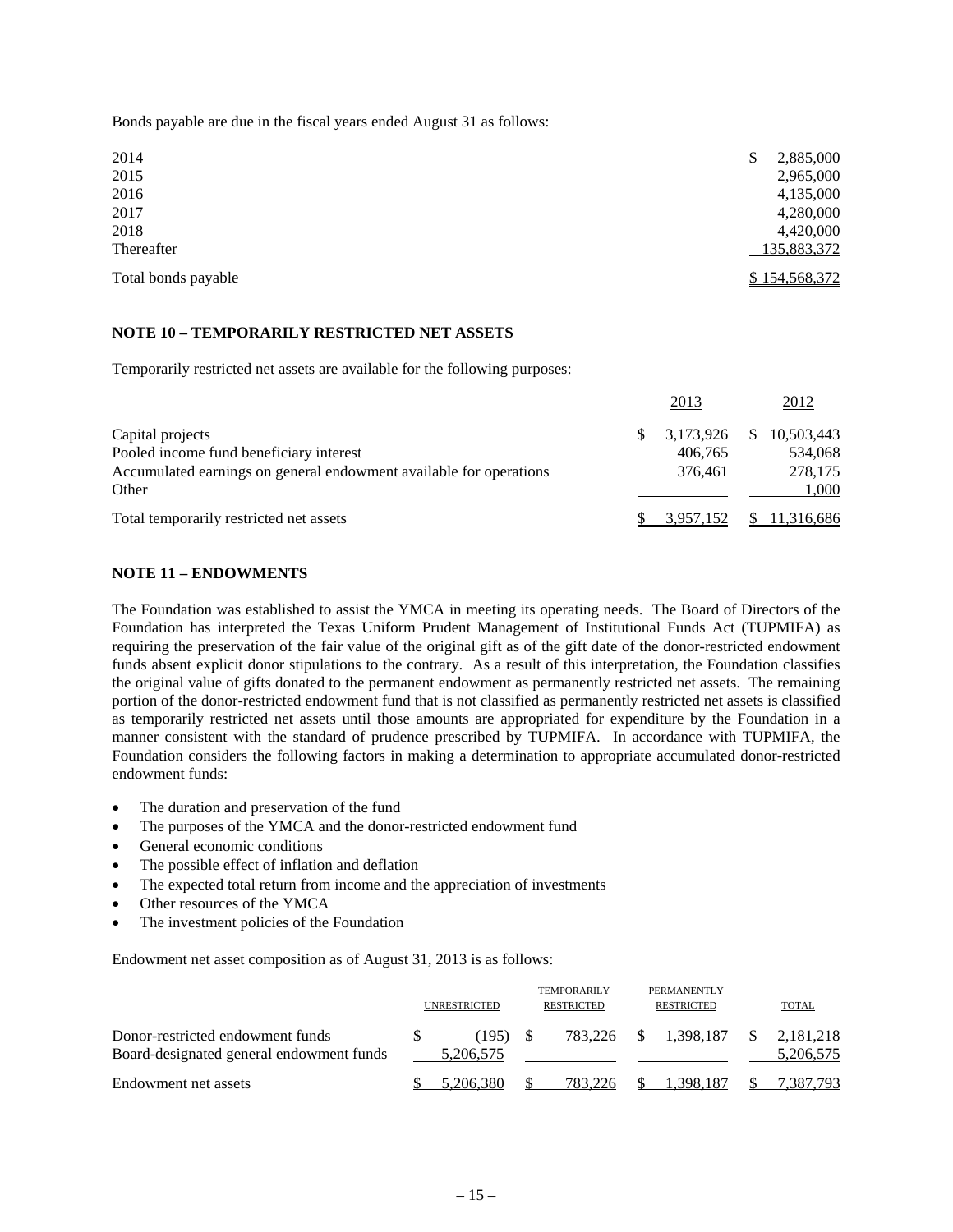Endowment net asset composition as of August 31, 2012 is as follows:

|                                                                              | <b>UNRESTRICTED</b>       | <b>TEMPORARILY</b><br><b>RESTRICTED</b> | PERMANENTLY<br><b>RESTRICTED</b>  | <b>TOTAL</b> |
|------------------------------------------------------------------------------|---------------------------|-----------------------------------------|-----------------------------------|--------------|
| Donor-restricted endowment funds<br>Board-designated general endowment funds | $(1.452)$ \$<br>4.375.482 |                                         | 813,243 \$ 1,375,932 \$ 2,187,723 | 4.375.482    |
| Endowment net assets                                                         | 4.374.030                 | 813.243                                 | 1.375.932                         | 6.563.205    |

Changes in endowment net assets are as follows:

|                                                                                                                | <b>UNRESTRICTED</b>            | <b>TEMPORARILY</b><br><b>RESTRICTED</b> | <b>PERMANENTLY</b><br><b>RESTRICTED</b> | <b>TOTAL</b>                    |
|----------------------------------------------------------------------------------------------------------------|--------------------------------|-----------------------------------------|-----------------------------------------|---------------------------------|
| Endowment net assets, September 1, 2011                                                                        | 4,071,008<br>S.                | \$<br>774,331                           | \$<br>1,480,946                         | 6,326,285<br>S                  |
| Investment return:<br>Interest and dividends<br>Net realized and unrealized gain<br>Investment management fees | 87,536<br>157,869<br>(30, 451) | 20,445<br>36,874<br>(7,112)             |                                         | 107,981<br>194,743<br>(37, 563) |
| Total investment return                                                                                        | 214,954                        | 50,207                                  |                                         | 265,161                         |
| Donor redesignation                                                                                            | 119,839                        |                                         | (119, 839)                              |                                 |
| Contributions and other additions                                                                              | 12,205                         | 1,000                                   | 14,825                                  | 28,030                          |
| Appropriation for distribution                                                                                 | (43,976)                       | (12,295)                                |                                         | (56,271)                        |
| Endowment net assets, August 31, 2012                                                                          | 4,374,030                      | 813,243                                 | 1,375,932                               | 6,563,205                       |
| Investment return:<br>Interest and dividends<br>Net realized and unrealized gain<br>Investment management fees | 101,122<br>541,226<br>(36,312) | 28,200<br>150,935<br>(10, 127)          |                                         | 129,322<br>692,161<br>(46, 439) |
| Total investment return                                                                                        | 606,036                        | 169,008                                 |                                         | 775,044                         |
| Donor redesignation                                                                                            | 183,751                        | (183, 751)                              |                                         |                                 |
| Contributions and other additions                                                                              | 109,493                        |                                         | 22,255                                  | 131,748                         |
| Expenses                                                                                                       | (3,068)                        |                                         |                                         | (3,068)                         |
| Appropriation for distribution                                                                                 | (63, 862)                      | (15,274)                                |                                         | (79, 136)                       |
| Endowment net assets, August 31, 2013                                                                          | 5,206,380<br>S                 | 783,226<br>S                            | .398.187<br>S                           | 7,387,793<br>S                  |

From time to time, the fair value of assets associated with individual donor-restricted endowment funds may fall below the level that the donor or TUPMIFA requires the Foundation to retain as a fund of perpetual duration. Deficiencies of this nature resulted from unfavorable market fluctuations and continued appropriations for certain programs that were deemed prudent by the Board of Directors and are reported in unrestricted net assets.

### Investment Policies and Strategy

The purpose of the Foundation is to provide an endowment fund that will support the YMCA for generations to come. The Foundation's strategic asset allocation is based on this long-term perspective.

The Foundation has adopted investment policies for endowment assets that attempt to maximize return within reasonable and prudent levels of risk determined from one or more asset allocation studies conducted from time to time, as well as to maintain the purchasing power of the current assets and all future contributions. Endowment assets include those assets of donor-restricted funds that the Foundation must hold in perpetuity or for a donor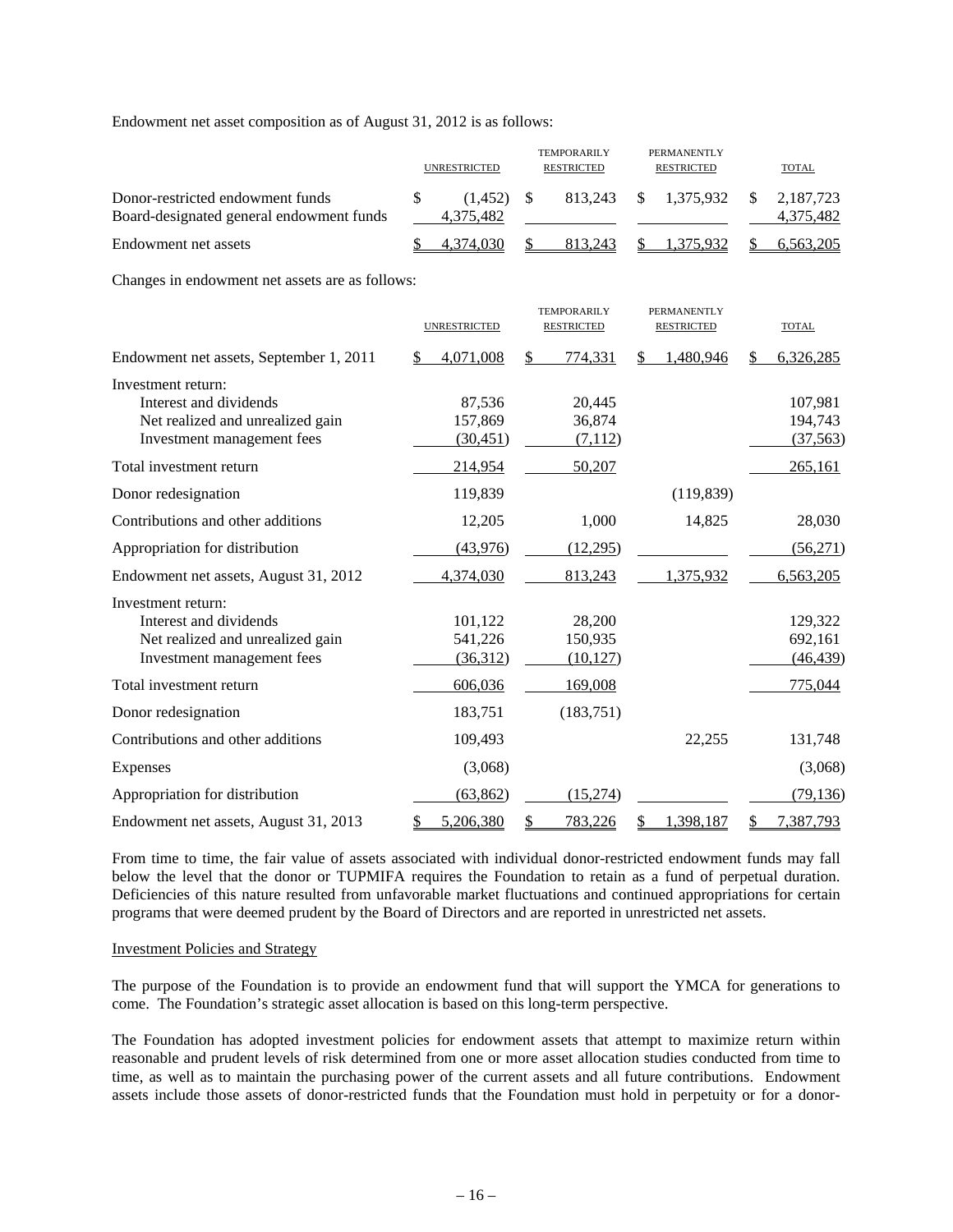specified period, as well as board-designated funds. Under this policy, as approved by the Board of Directors, the assets of the Foundation are invested in a manner that will seek to maintain an appropriate, diversified asset allocation based on a total return policy that is compatible with a flexible spending policy, while still having the potential to produce positive real returns.

### Spending Policy

The Foundation has a policy of appropriating net investment earnings (interest and dividends earned less administrative expense paid) on the general fund toward operations and program delivery. However, in the event that the YMCA is unable to fulfill their current mission, the Board of Directors of the Foundation may authorize distributions to meet the YMCA's objectives. These policies are consistent with the Foundation's objective to maintain the purchasing power of the investments held in perpetuity or for a specific term, as well as to provide additional real growth through new gifts and investment return.

## **NOTE 12 – FAIR VALUE OF FINANCIAL INSTRUMENTS**

The carrying value of the Association's significant financial instruments including cash and cash equivalents, pledges receivable, derivative agreements, investments, annuity payable and other short-term assets and liabilities approximates fair value as of August 31, 2013 and 2012. Additionally, management believes that because the interest rate on bonds payable is determined daily, the carrying value of bonds payable of \$154,568,372 and \$196,365,000 approximates fair value at August 31, 2013 and 2012, respectively.

## **NOTE 13 – GOVERNMENT GRANTS AND CONTRACTS**

The Association is the recipient of government grants and contracts from various federal, state, and local agencies. Should these contracts not be renewed, a replacement for this source of support may not be forthcoming and related expenses would not be incurred. Government contract revenue includes the following:

|                                                   | 2013            |     | 2012           |
|---------------------------------------------------|-----------------|-----|----------------|
| Federal grants and contracts:                     |                 |     |                |
| U. S. Department of Health and Human Services     | \$<br>4,380,842 | \$. | 3,780,528      |
| U. S. Department of State                         | 1,135,809       |     | 835,747        |
| U. S. Department of Justice                       | 371,962         |     | 318,000        |
| U. S. Department of Homeland Security             | 51,007          |     |                |
| U. S. Department of Housing and Urban Development | 15,829          |     | 170,056        |
| Total federal grants and contracts                | 5,955,449       |     | 5,104,331      |
| Colleges                                          | 378,100         |     | 258,600        |
| School districts                                  | 152,689         |     | 240,615        |
| <b>State of Texas</b>                             | 73,666          |     | 168,554        |
| City of Houston                                   | 35,082          |     | 125,462        |
| Other                                             | 164,618         |     | <u>122,641</u> |
| Total government grants and contracts             | 6,759,604       |     | 6.020.203      |

The Association's government grants require fulfillment of certain conditions as set forth in grant contracts and are subject to review and audit by the awarding agencies. Such reviews and audits could result in the discovery of unallowable activities and unallowable costs. Consequently, any of the funding sources may, at their discretion, request reimbursement for expenses or return of funds as a result of non-compliance by the Association with the terms of the contracts. Management believes such disallowances, if any, would not be material to the Association's financial position or changes in net assets.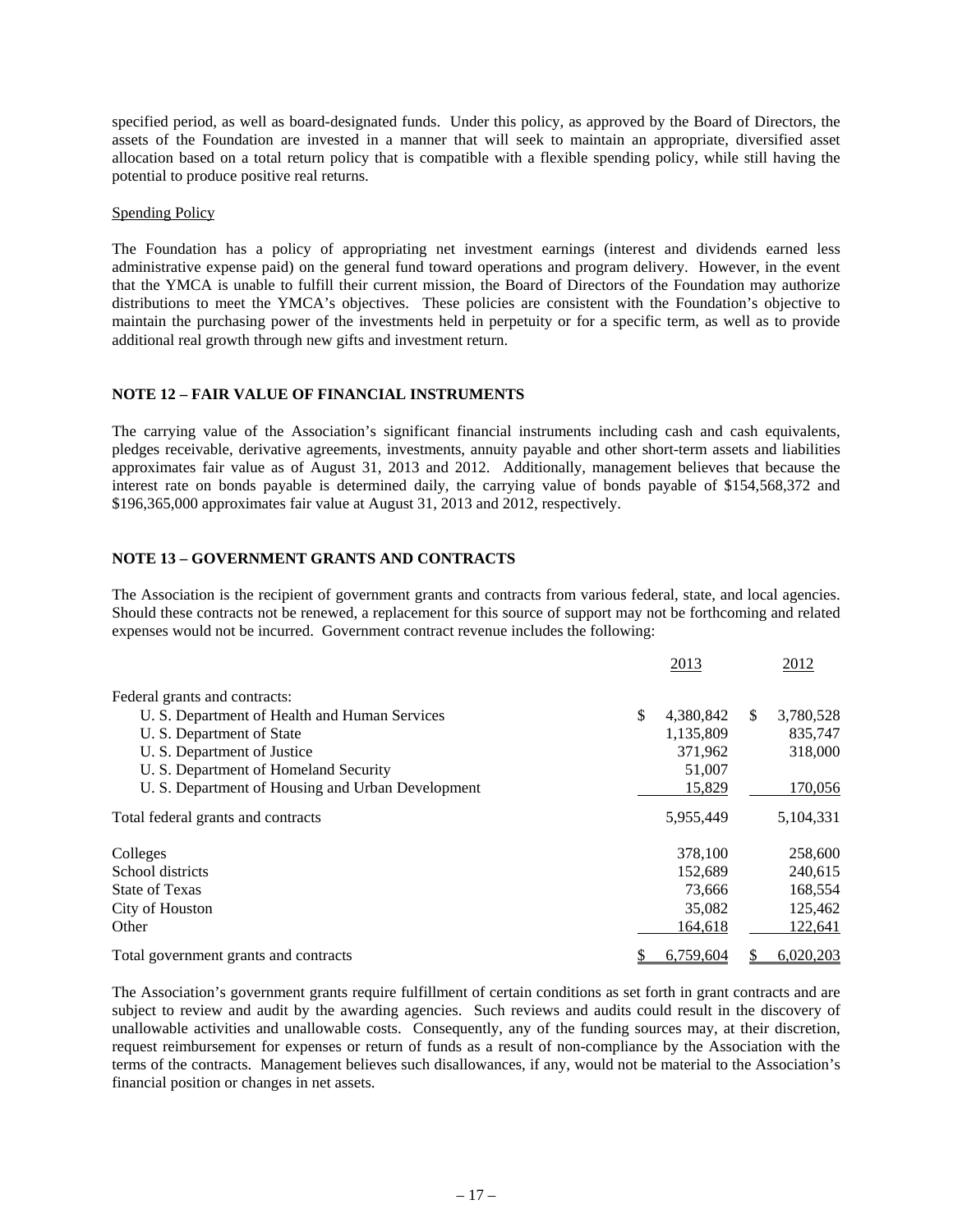### **NOTE 14 – RETURN OF DONOR CONTRIBUTION**

In prior years, the YMCA received a total of \$1,000,000 from two donors to be used towards the purchase of land and the subsequent construction of a YMCA facility. Plans to construct this facility were cancelled and during 2013 the property was sold and the donors requested the return of this amount.

### **NOTE 15 – EMPLOYEE BENEFIT PLAN**

The Association participates in a defined contribution retirement plan administered by the Young Men's Christian Association Retirement Fund. Employees may elect to participate following two years of service. The Association contributes 12% of the eligible employee's compensation into the plan. The Association contributed approximately \$3,257,000 and \$3,217,000 to this plan during the years ended August 31, 2013 and 2012, respectively.

#### **NOTE 16 – LEASES**

The Association leases certain office space and office equipment used in its operations. Operating lease payments for the years ended August 31, 2013 and 2012 were approximately \$807,000 and \$741,000, respectively.

As of August 31, 2013, the future minimum annual lease payments under these noncancellable operating leases are as follows:

| 2014       | \$<br>747,109 |
|------------|---------------|
| 2015       | 692,115       |
| 2016       | 662,373       |
| 2017       | 312,881       |
| 2018       | 320,538       |
| Thereafter | 815,018       |
| Total      | 3,550,034     |

#### **NOTE 17 – COMMITMENTS**

At August 31, 2013, the Association has outstanding contractual commitments of approximately \$635,000 in connection with several building projects.

#### **NOTE 18 – SUBSEQUENT EVENTS**

Management has evaluated subsequent events through December 10, 2013, which is the date that the financial statements were available for issuance. As a result of this evaluation, no events were identified that are required to be disclosed or would have a material impact on reported net assets or changes in net assets.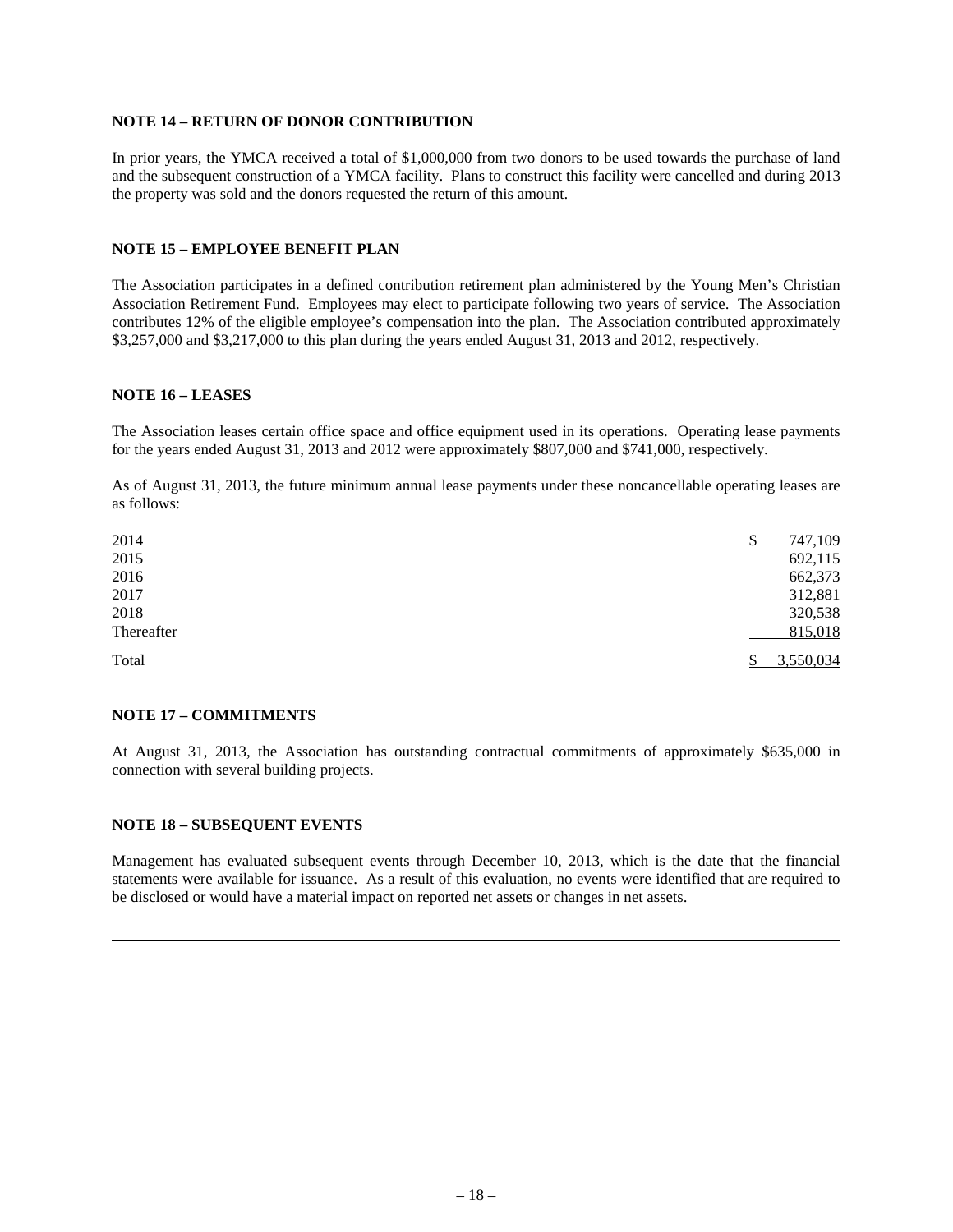Schedule of Expenditures of Federal Awards for the year ended August 31, 2013

| Grantor |                                                                                                                                          |                       |                                                                         |                 |              |                       |
|---------|------------------------------------------------------------------------------------------------------------------------------------------|-----------------------|-------------------------------------------------------------------------|-----------------|--------------|-----------------------|
|         | Pass-through Grantor<br>Program Title & Period                                                                                           | <b>CFDA</b><br>Number | Pass-through<br><b>Grantor Number</b>                                   | Award<br>Amount | Revenue      | Allowable<br>Expenses |
|         |                                                                                                                                          |                       | U. S. DEPARTMENT OF HOUSING AND URBAN DEVELOPMENT                       |                 |              |                       |
|         | Passed through City of Houston:                                                                                                          |                       |                                                                         |                 |              |                       |
|         | <b>Community Development Block Grants</b><br>Child Care Program                                                                          |                       |                                                                         |                 |              |                       |
| #1      | $08/12 - 12/12$                                                                                                                          | 14.218                | None                                                                    | \$19,583        | 15,829<br>\$ | 15,829<br>\$          |
|         | Total U.S. Department of Housing and Urban Development                                                                                   |                       |                                                                         |                 | 15,829       | 15,829                |
|         | <b>U. S. DEPARTMENT OF JUSTICE</b>                                                                                                       |                       |                                                                         |                 |              |                       |
|         | Direct Funding:<br>Services for Trafficking Victims                                                                                      |                       |                                                                         |                 |              |                       |
| #2      | $11/11 - 10/12$                                                                                                                          | 16.320                | 2003-VT-BX-K007                                                         | \$200,000       | 30,717       | 30,717                |
| #3      | Services for Trafficking Victims Collaborative Agreement<br>$10/10 - 09/12$                                                              | 16.320                | 2010-VT-BX-K013                                                         | \$500,000       | 261,245      | 261,245               |
|         |                                                                                                                                          |                       |                                                                         |                 | 291,962      | 291,962               |
|         |                                                                                                                                          |                       |                                                                         |                 |              |                       |
|         | Passed through the State of Texas, Office of the Governor:<br>Direct Assistance to Victims of Crime                                      |                       |                                                                         |                 |              |                       |
| #4      | $09/12 - 08/13$                                                                                                                          | 16.575                | 2449902                                                                 | \$80,000        | 80,000       | 80,000                |
|         | Total U.S. Department of Justice                                                                                                         |                       |                                                                         |                 | 371,962      | 371,962               |
|         | <b>U. S. DEPARTMENT OF STATE</b>                                                                                                         |                       |                                                                         |                 |              |                       |
|         | Passed through U.S. Committee for Refugees and Immigrants:<br>U. S. Refugee Admissions Program<br>Resettlement - Reception and Placement |                       |                                                                         |                 |              |                       |
| #5      | $10/11 - 09/12$                                                                                                                          | 19.510                | SPRMCO12CA003                                                           | N/A             | 121,434      | 121,434               |
| #6      | $10/12 - 09/13$                                                                                                                          | 19.510                | SPRMCO13CA1023                                                          | N/A             | 1,014,375    | 1,014,375             |
|         | Total U.S. Department of State                                                                                                           |                       |                                                                         |                 | 1,135,809    | 1,135,809             |
|         |                                                                                                                                          |                       | U. S. DEPARTMENT OF HEALTH AND HUMAN SERVICES                           |                 |              |                       |
|         | Passed through Texas Health and Human Services Commission:                                                                               |                       | Refugee and Entrant Assistance - State Administered Employment Services |                 |              |                       |
| #7      | $10/11 - 09/12$                                                                                                                          | 93.566                | 529-08-0181-00010D                                                      | \$1,942,684     | 172,685      | 172,685               |
| #8      | $10/12 - 09/13$                                                                                                                          | 93.566                | 529-08-0181-00010E                                                      | \$1,772,562     | 1,533,812    | 1,533,812             |

*(continued)*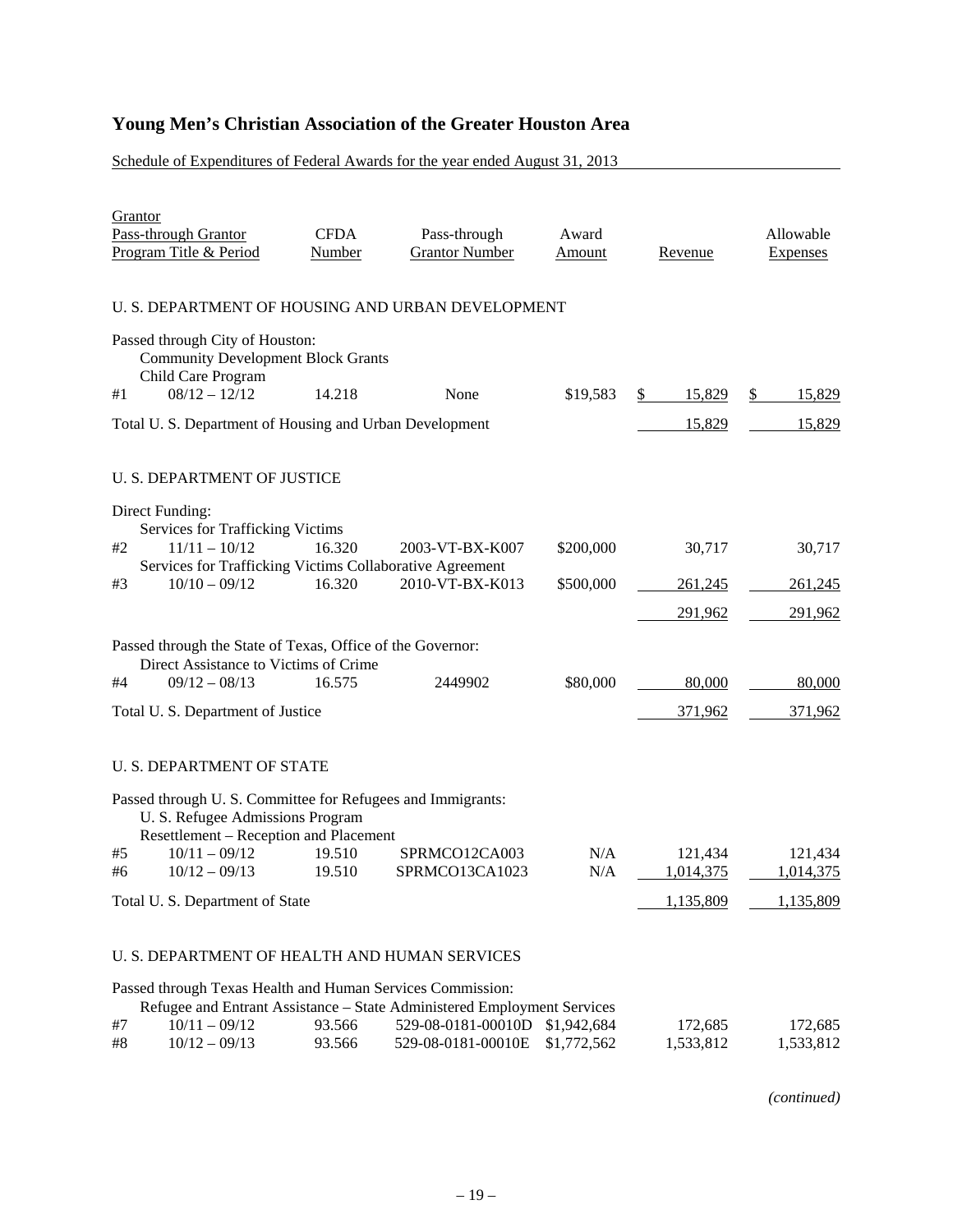| Schedule of Expenditures of Federal Awards for the year ended August 31, 2013 |                                                                                                                     |                  |                                                                   |                        |                   |                   |
|-------------------------------------------------------------------------------|---------------------------------------------------------------------------------------------------------------------|------------------|-------------------------------------------------------------------|------------------------|-------------------|-------------------|
| Grantor                                                                       |                                                                                                                     |                  |                                                                   |                        |                   |                   |
|                                                                               | Pass-through Grantor                                                                                                | <b>CFDA</b>      | Pass-through                                                      | Award                  |                   | Allowable         |
|                                                                               | Program Title & Period                                                                                              | <b>Number</b>    | <b>Grantor Number</b>                                             | <b>Amount</b>          | Revenue           | <b>Expenses</b>   |
|                                                                               |                                                                                                                     |                  | U. S. DEPARTMENT OF HEALTH AND HUMAN SERVICES (continued)         |                        |                   |                   |
|                                                                               | Refugee Cash Assistance                                                                                             |                  |                                                                   |                        |                   |                   |
| #9                                                                            | $10/11 - 09/12$                                                                                                     | 93.566           | 529-10-0026-00013R2                                               | N/A                    | 114,468           | 114,468           |
| #10                                                                           | $10/12 - 09/13$                                                                                                     | 93.566           | 529-13-0021-00013                                                 | N/A                    | 1,509,012         | 1,509,012         |
|                                                                               |                                                                                                                     |                  |                                                                   |                        | 3,329,977         | 3,329,977         |
|                                                                               | Passed through U.S. Committee for Refugees and Immigrants:                                                          |                  |                                                                   |                        |                   |                   |
|                                                                               |                                                                                                                     |                  | Refugee and Entrant Assistance - Voluntary Agency Matching Grant  |                        |                   |                   |
| #11                                                                           | $02/12 - 09/12$                                                                                                     | 93.567           | 90RV005901                                                        | N/A                    | 31,680            | 31,680            |
| #12                                                                           | $10/12 - 09/13$                                                                                                     | 93.567           | 90RV005902                                                        | N/A                    | 647,460           | 647,460           |
|                                                                               |                                                                                                                     |                  |                                                                   |                        | 679,140           | 679,140           |
|                                                                               | Passed through the Office of Refugee Resettlement:<br>Refugee and Entrant Assistance - Discretionary Grants         |                  |                                                                   |                        |                   |                   |
|                                                                               | Refugee Women's Project                                                                                             |                  |                                                                   |                        |                   |                   |
| #13                                                                           | $09/11 - 05/13$                                                                                                     | 93.576           | 90RU0207/01                                                       | \$150,000              | 77,438            | 77,438            |
|                                                                               | Passed through The Bilingual Educational Institute:                                                                 |                  |                                                                   |                        |                   |                   |
|                                                                               |                                                                                                                     |                  | Refugee and Entrant Assistance - Targeted Assistance Pre-GED      |                        |                   |                   |
| #14                                                                           | $10/11 - 09/12$                                                                                                     | 93.584           | 529-08-0181-00012C                                                | \$149,898              | 2,078             | 2,078             |
|                                                                               | <b>Cultural Orientation</b>                                                                                         |                  |                                                                   |                        |                   |                   |
| #15<br>#16                                                                    | $10/11 - 09/12$<br>$10/12 - 09/13$                                                                                  | 93.584<br>93.584 | 529-08-0181-00012C<br>529-08-0181-00012D                          | \$149,898<br>\$136,771 | 21,062<br>120,574 | 21,062<br>120,574 |
|                                                                               |                                                                                                                     |                  |                                                                   |                        |                   |                   |
|                                                                               | Refugee and Entrant Assistance - Targeted Assistance                                                                |                  | Passed through The Alliance for Multicultural Community Services: |                        |                   |                   |
|                                                                               | <b>Case Management Services</b>                                                                                     |                  |                                                                   |                        |                   |                   |
| #17                                                                           | $10/11 - 09/12$                                                                                                     | 93.584           | 529-08-0181-00017C                                                | \$107,648              | 11,728            | 11,728            |
| #18                                                                           | $10/12 - 09/13$                                                                                                     | 93.584           | 529-08-0181-00017D                                                | \$98,222               | 89,602            | 89,602            |
|                                                                               |                                                                                                                     |                  |                                                                   |                        | 245,044           | 245,044           |
|                                                                               | Passed through U.S. Committee for Refugees and Immigrants:<br>National Human Trafficking Victims Assistance Program |                  |                                                                   |                        |                   |                   |
| #19                                                                           | $10/11 - 09/12$                                                                                                     | 93.598           | None                                                              | N/A                    | 4,784             | 4,784             |
| #20                                                                           | $10/12 - 09/13$                                                                                                     | 93.598           | 90ZV0101/01                                                       | N/A                    | 44,459            | 44,459            |
|                                                                               |                                                                                                                     |                  |                                                                   |                        | 49,243            | 49,243            |
|                                                                               | Total U.S. Department of Health and Human Services                                                                  |                  |                                                                   |                        | 4,380,842         | 4,380,842         |

*(continued)*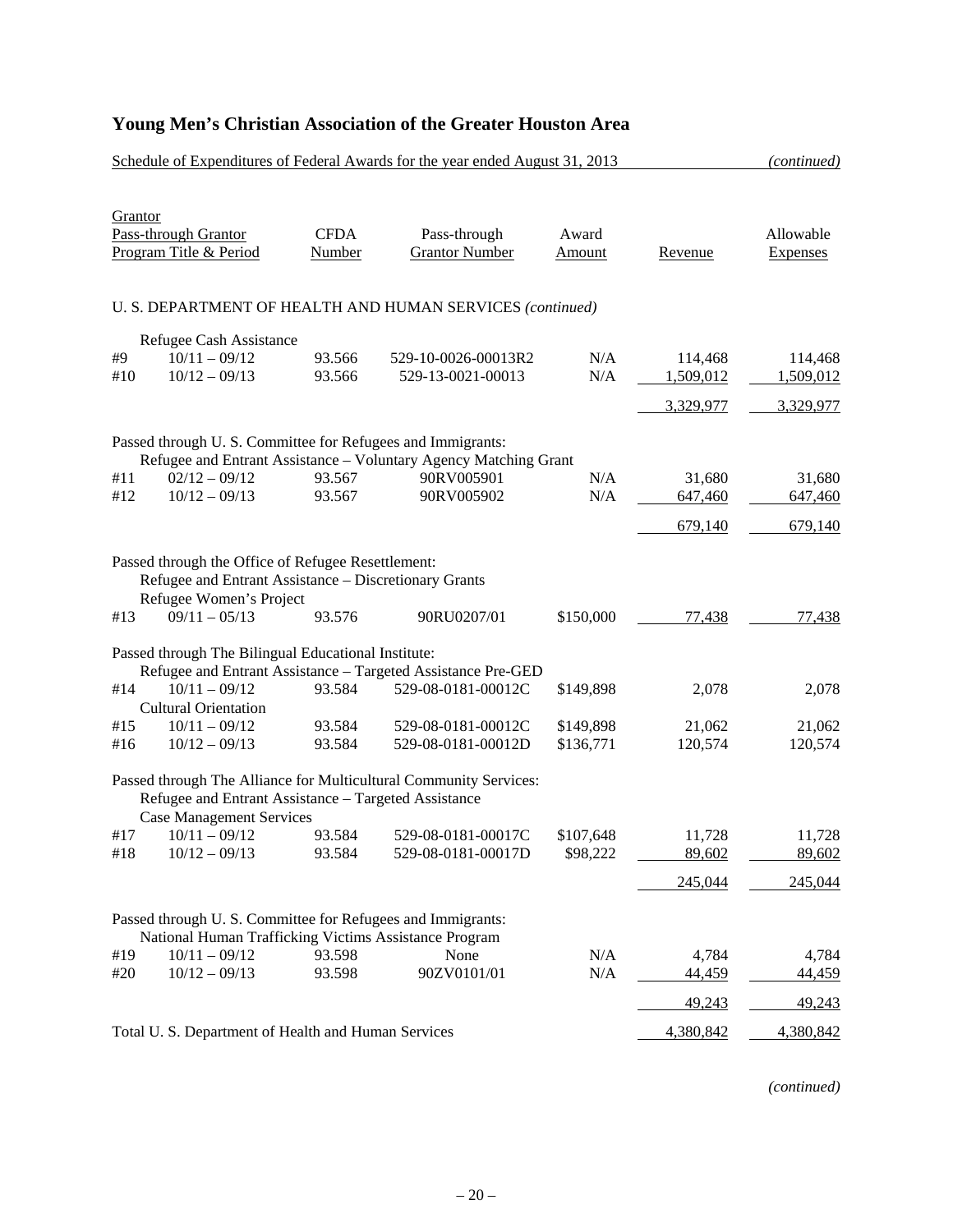| Schedule of Expenditures of Federal Awards for the year ended August 31, 2013 |                                                         |                       |                                       |                 |           |                       |  |  |  |
|-------------------------------------------------------------------------------|---------------------------------------------------------|-----------------------|---------------------------------------|-----------------|-----------|-----------------------|--|--|--|
| Grantor                                                                       | Pass-through Grantor<br>Program Title & Period          | <b>CFDA</b><br>Number | Pass-through<br><b>Grantor Number</b> | Award<br>Amount | Revenue   | Allowable<br>Expenses |  |  |  |
|                                                                               | U. S. DEPARTMENT OF HOMELAND SECURITY                   |                       |                                       |                 |           |                       |  |  |  |
| #21                                                                           | Direct Funding:<br>Citizenship Grant<br>$10/12 - 09/14$ | 97.010                | 2012-CS-010-000031                    | \$160,000       | 51,007    | 51,007                |  |  |  |
|                                                                               | Total U.S. Department of Homeland Security              | 51,007                | 51,007                                |                 |           |                       |  |  |  |
|                                                                               | TOTAL FEDERAL AWARDS                                    |                       |                                       |                 | 5,955,449 | 5,955,449             |  |  |  |

*See accompanying notes to schedule of expenditures of federal awards.*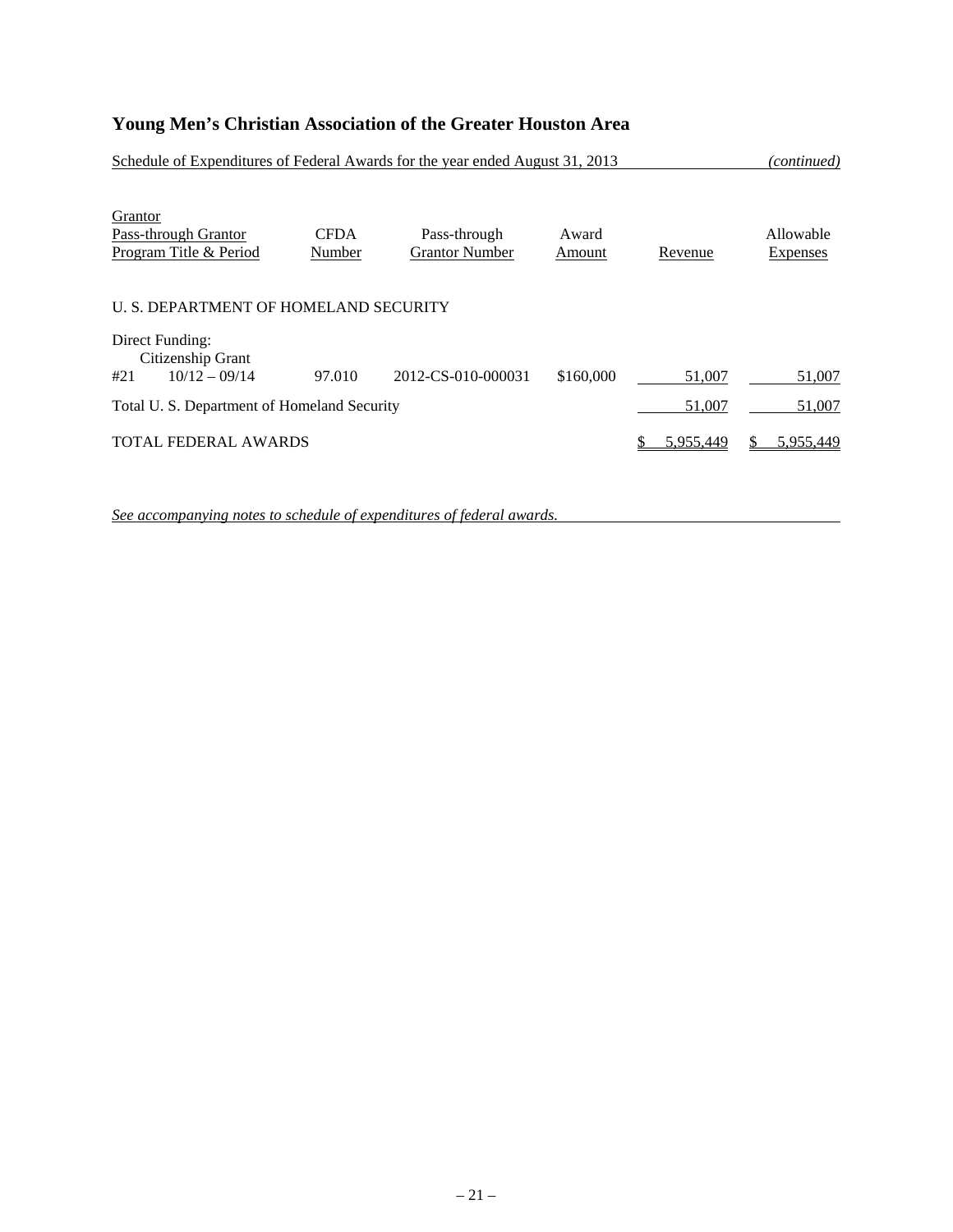Notes to Schedule of Expenditures of Federal Awards for the year ended August 31, 2013

## **NOTE 1 – SIGNIFICANT ACCOUNTING POLICIES**

Basis of presentation – The schedule of expenditures of federal awards is prepared on the accrual basis of accounting. Allowable expenses include only amounts paid with federal funds. These programs are supplemented with funding from non-governmental sources. The information in this schedule is presented in accordance with the requirements of OMB Circular A-133, *Audits of States, Local Governments, and Non-Profit Organizations*. Allowable expenses are determined according to the standards of OMB Circular A-122, *Cost Principles for Non-Profit Organizations*, and are expensed in the Association's statement of activities in conformity with generally accepted accounting principles.

#### **NOTE 2 – SUBRECIPIENTS**

Of the federal expenditures presented in the schedule of expenditures of federal awards, the Association provided awards to subrecipients in the following contract:

| PROGRAM TITLE                                                                                                                         | <b>CFDA</b><br><b>NUMBER</b> | <b>AMOUNT PROVIDED</b><br>TO SUBRECIPIENTS |
|---------------------------------------------------------------------------------------------------------------------------------------|------------------------------|--------------------------------------------|
| U. S. DEPARTMENT OF HEALTH AND HUMAN SERVICES                                                                                         |                              |                                            |
| Passed through Texas Health and Human Services Commission:<br>Refugee and Entrant Assistance – State Administered Employment Services | 93.566                       | \$1,280,650                                |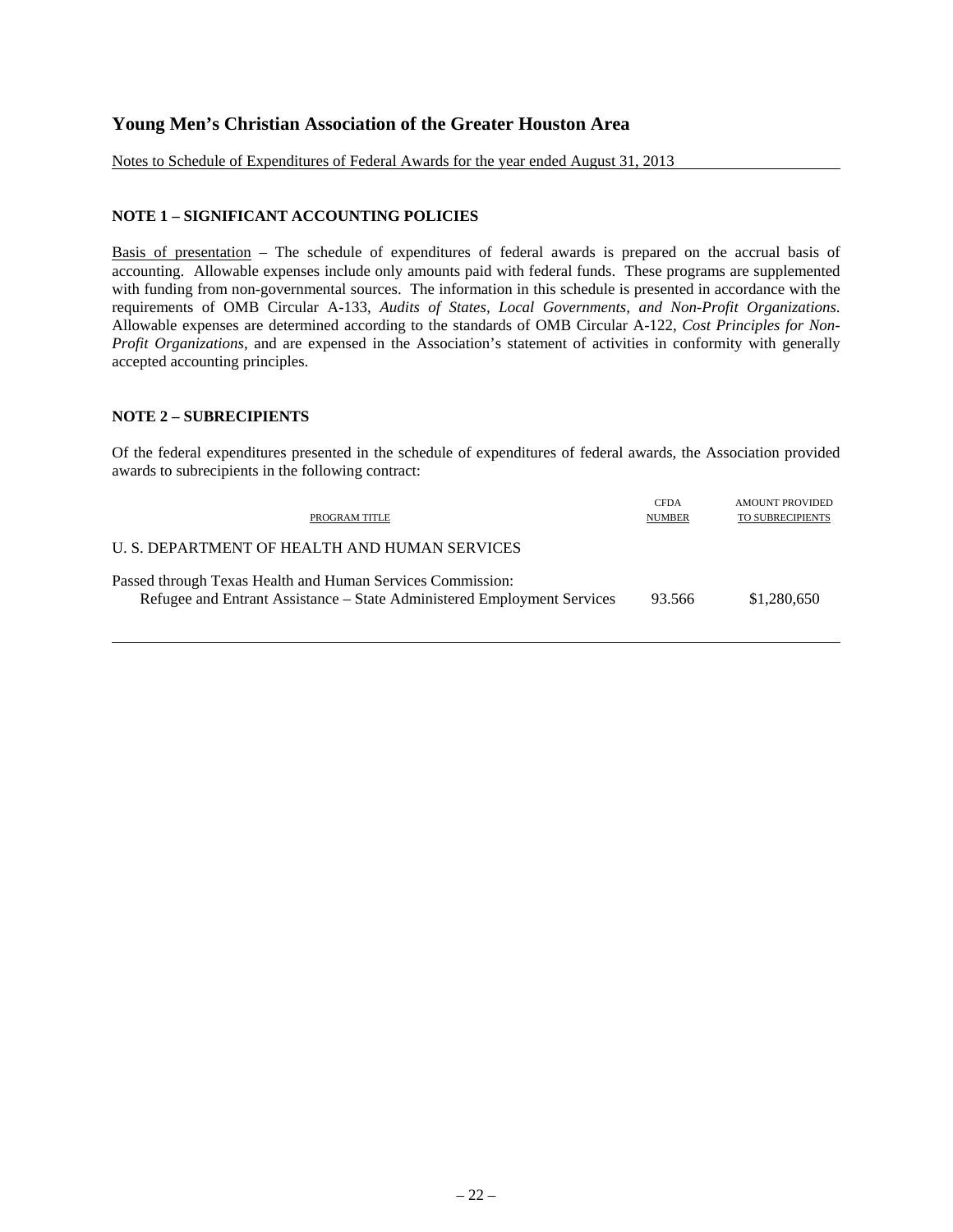

## **Independent Auditors' Report on Internal Control Over Financial Reporting and on Compliance and Other Matters Based on an Audit of Financial Statements Performed in Accordance with** *Government Auditing Standards*

### To the Board of Directors of

Young Men's Christian Association of the Greater Houston Area:

We have audited, in accordance with the auditing standards generally accepted in the United States of America and the standards applicable to financial audits contained in *Government Auditing Standards* issued by the Comptroller General of the United States, the financial statements of Young Men's Christian Association of the Greater Houston Area (the YMCA) which comprise the consolidated statements of financial position as of August 31, 2013 and the related consolidated statements of activities, of functional expenses, and of cash flows for the year then ended, and the related notes to the financial statements and have issued our report thereon dated December 10, 2013.

### *Internal Control Over Financial Reporting*

In planning and performing our audit of the financial statements, we considered the YMCA's internal control over financial reporting (internal control) to determine the audit procedures that are appropriate in the circumstances for the purpose of expressing our opinion on the financial statements, but not for the purpose of expressing an opinion on the effectiveness of the YMCA's internal control. Accordingly, we do not express an opinion on the effectiveness of the YMCA's internal control.

A *deficiency in internal control* exists when the design or operation of a control does not allow management or employees, in the normal course of performing their assigned functions, to prevent, or detect and correct, misstatements on a timely basis. A *material weakness* is a deficiency, or a combination of deficiencies, in internal control such that there is a reasonable possibility that a material misstatement of the entity's financial statements will not be prevented, or detected and corrected on a timely basis. A *significant deficiency* is a deficiency, or a combination of deficiencies, in internal control that is less severe than a material weakness, yet important enough to merit attention by those charged with governance.

Our consideration of internal control was for the limited purpose described in the first paragraph of this section and was not designed to identify all deficiencies in internal control that might be material weaknesses or significant deficiencies. Given these limitations, during our audit we did not identify any deficiencies in internal control that we consider to be material weaknesses. However, material weaknesses may exist that have not been identified.

#### *Compliance and Other Matters*

As part of obtaining reasonable assurance about whether the YMCA's financial statements are free from material misstatement, we performed tests of its compliance with certain provisions of laws, regulations, contracts, and grant agreements, noncompliance with which could have a direct and material effect on the determination of financial statement amounts. However, providing an opinion on compliance with those provisions was not an objective of our audit, and accordingly, we do not express such an opinion. The results of our tests disclosed no instances of noncompliance or other matters that are required to be reported under *Government Auditing Standards*.

## *Purpose of this Report*

The purpose of this report is solely to describe the scope of our testing of internal control and compliance and the results of that testing, and not to provide an opinion on the effectiveness of the entity's internal control or on compliance. This report is an integral part of an audit performed in accordance with *Government Auditing Standards* in considering the entity's internal control and compliance. Accordingly, this communication is not suitable for any other purpose.

Blazek & Vetterling

December 10, 2013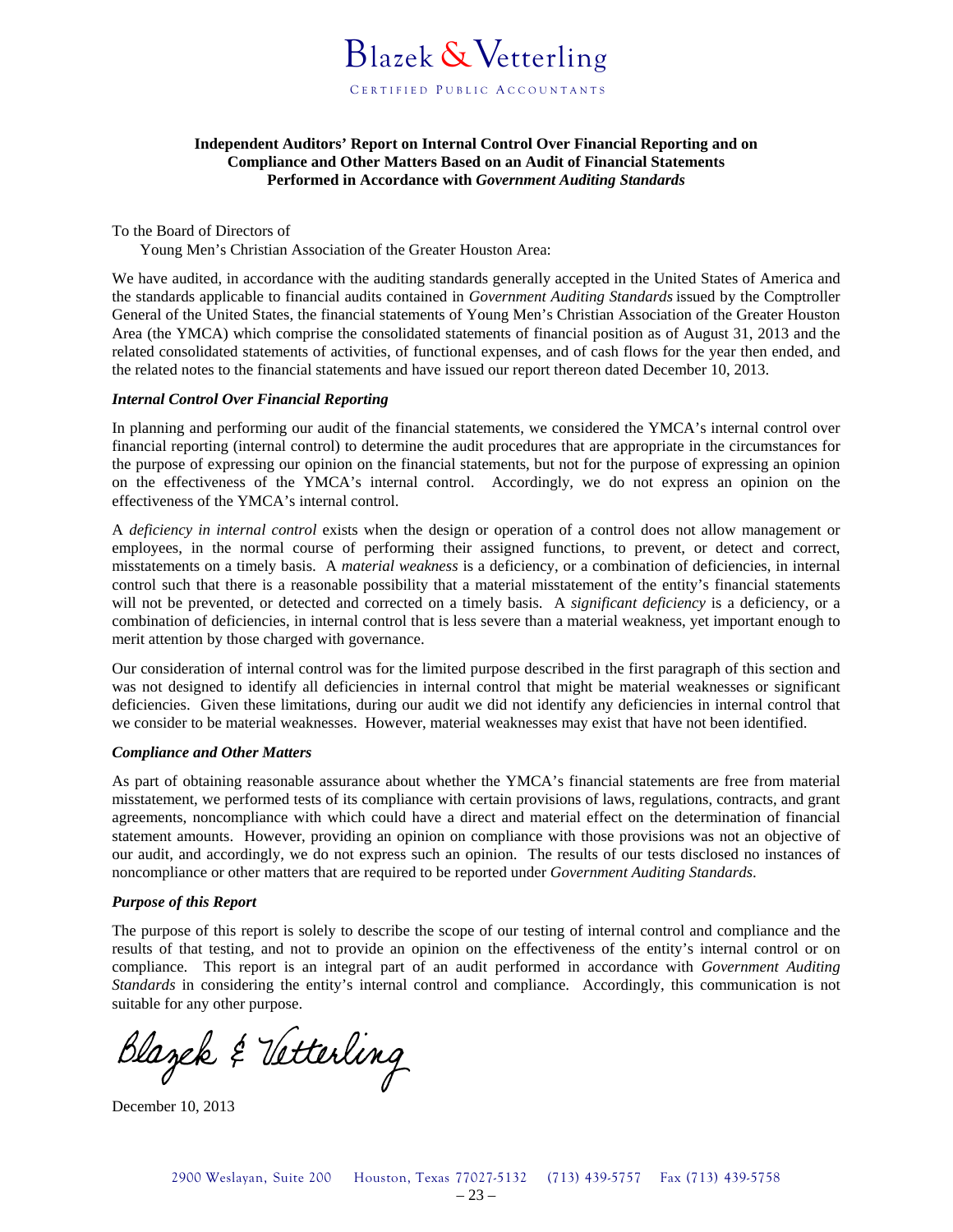

## **Independent Auditors' Report on Compliance for Each Major Federal Program and Report on Internal Control Over Compliance Required by OMB Circular A-133**

To the Board of Directors of Young Men's Christian Association of the Greater Houston Area:

#### **Report on Compliance for Each Major Federal Program**

We have audited Young Men's Christian Association of the Greater Houston Area's (the YMCA) compliance with the types of compliance requirements described in the *OMB Circular A-133 Compliance Supplement* that could have a direct and material effect on each of the YMCA's major federal programs for the year ended August 31, 2013. The YMCA's major federal programs are identified in the summary of auditors' results section of the accompanying schedule of findings and questioned costs.

#### *Management's Responsibility*

Management is responsible for compliance with the requirements of laws, regulations, contracts, and grants applicable to its federal programs.

#### *Auditors' Responsibility*

Our responsibility is to express an opinion on compliance for each of the YMCA's major federal programs based on our audit of the types of compliance requirements referred to above. We conducted our audit of compliance in accordance with auditing standards generally accepted in the United States of America; the standards applicable to financial audits contained in *Government Auditing Standards*, issued by the Comptroller General of the United States; and OMB Circular A-133, *Audits of States, Local Governments, and Non-Profit Organizations*. Those standards and OMB Circular A-133 require that we plan and perform the audit to obtain reasonable assurance about whether noncompliance with the types of compliance requirements referred to above that could have a direct and material effect on a major federal program occurred. An audit includes examining, on a test basis, evidence about the YMCA's compliance with those requirements and performing such other procedures as we considered necessary in the circumstances.

We believe that our audit provides a reasonable basis for our opinion on compliance for each major federal program. However, our audit does not provide a legal determination of the YMCA's compliance.

#### *Opinion on Each Major Federal Program*

In our opinion, the YMCA complied, in all material respects, with the types of compliance requirements referred to above that could have a direct and material effect on each of its major federal programs for the year ended August 31, 2013.

#### **Report on Internal Control Over Compliance**

Management of the YMCA is responsible for establishing and maintaining effective internal control over compliance with the types of compliance requirements referred to above. In planning and performing our audit of compliance, we considered the YMCA's internal control over compliance with the types of requirements that could have a direct and material effect on each major federal program to determine the auditing procedures that are appropriate in the circumstances for the purpose of expressing an opinion on compliance for each major federal program and to test and report on internal control over compliance in accordance with OMB Circular A-133, but not for the purpose of expressing an opinion on the effectiveness of internal control over compliance. Accordingly, we do not express an opinion on the effectiveness of the YMCA's internal control over compliance.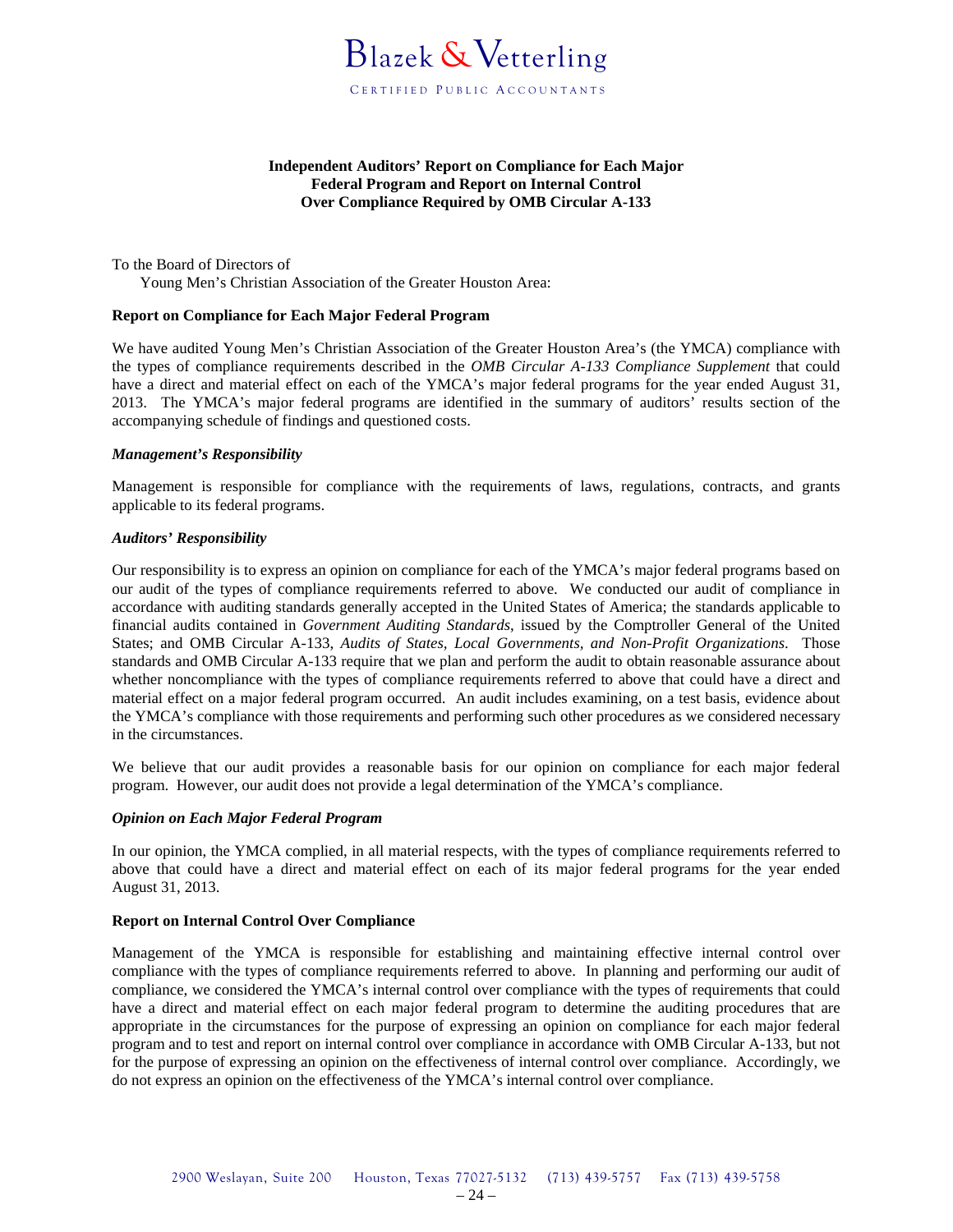A *deficiency in internal control over compliance* exists when the design or operation of a control over compliance does not allow management or employees, in the normal course of performing their assigned functions, to prevent, or detect and correct, noncompliance with a type of compliance requirement of a federal program on a timely basis. A *material weakness in internal control over compliance* is a deficiency, or combination of deficiencies, in internal control over compliance, such that there is a reasonable possibility that material noncompliance with a type of compliance requirement of a federal program will not be prevented, or detected and corrected, on a timely basis. A *significant deficiency in internal control over compliance* is a deficiency, or a combination of deficiencies, in internal control over compliance with a type of compliance requirement of a federal program that is less severe than a material weakness in internal control over compliance, yet important enough to merit attention by those charged with governance.

Our consideration of internal control over compliance was for the limited purpose described in the first paragraph of this section and was not designed to identify all deficiencies in internal control over compliance that might be material weaknesses or significant deficiencies. We did not identify any deficiencies in internal control over compliance that we consider to be material weaknesses. However, material weaknesses may exist that have not been identified.

The purpose of this report on internal control over compliance is solely to describe the scope of our testing of internal control over compliance and the results of that testing based on the requirements of OMB Circular A-133. Accordingly, this report is not suitable for any other purpose.

Blazek & Vetterling

December 10, 2013